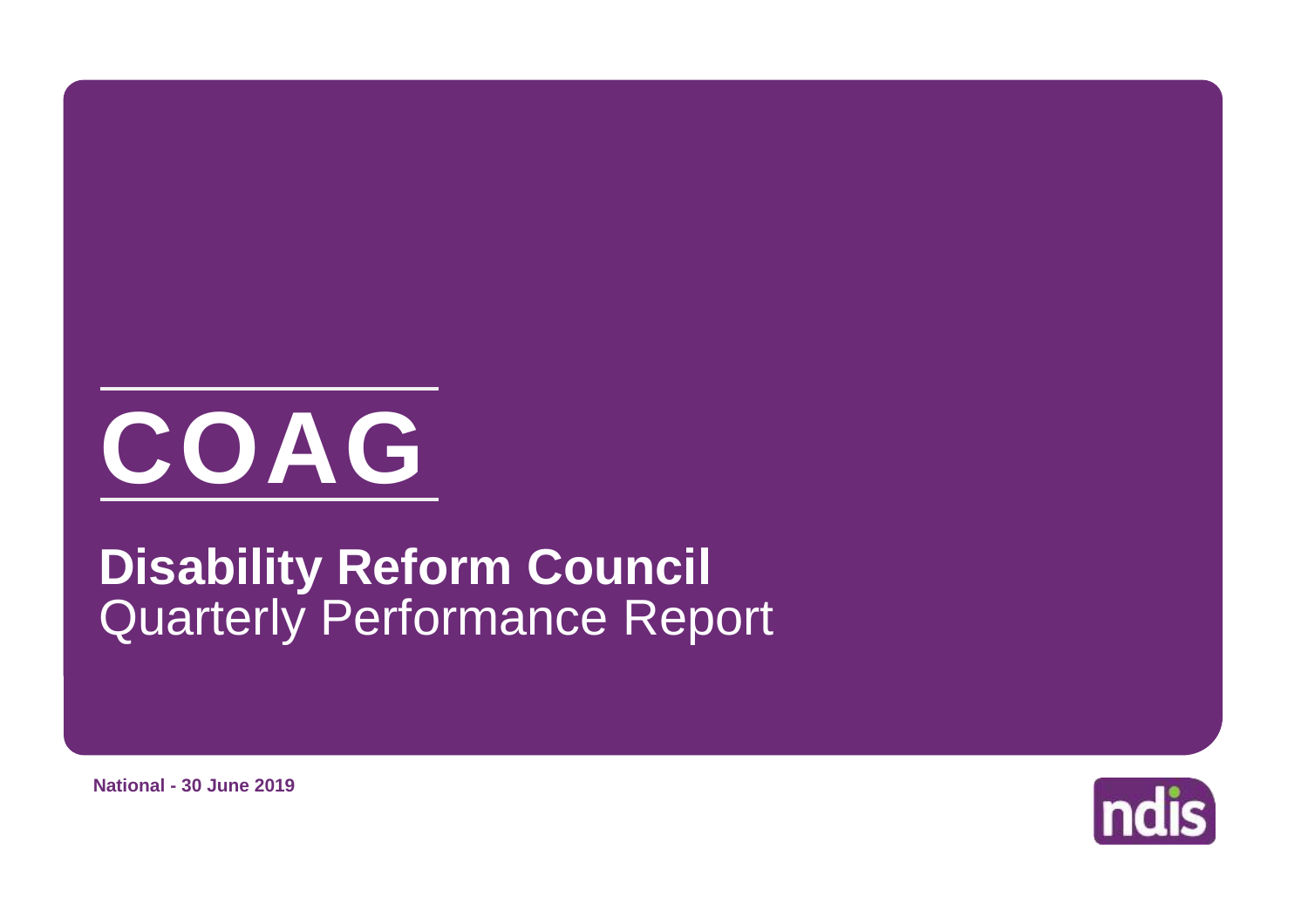

### **Overview**

**This report is a summary of the performance and operations of the NDIA for Quarter 4 of 2018-19 (01 April 2019 - 30 June 2019).**

**It is the twelveth quarterly report during the NDIS Transition period, which commenced on 1 July 2016.** 

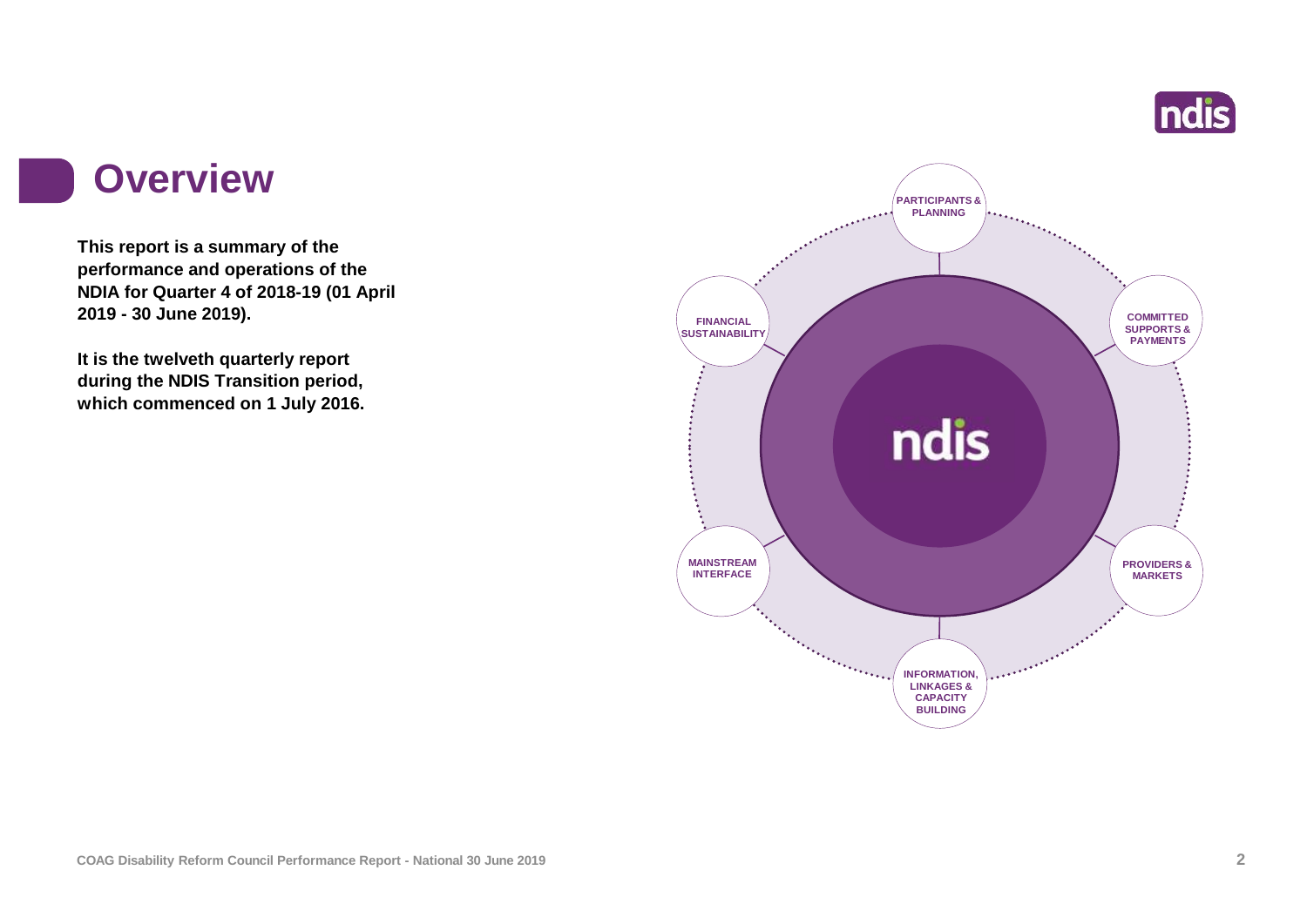# **Summary**

### **Participants and Planning**

### **An additional 27,853 participants with plans this quarter (excluding ECEI).**

**The Agency has achieved 93% of the 2018-19 operational target for new plan approvals.**

**As at 30 June 2019, plans approved and ECEI referrals represent: • 61% of 2018-19 bilateral estimate met (1 July 2018 - 30 June 2019) • 69% of transition to date bilateral estimate met (1 July 2016 - 30 June 2019) • 72% of scheme to date bilateral estimate met (1 July 2013 - 30 June 2019)**

**Participant satisfaction has continued to improve, with 90% of participants surveyed in the quarter rating their satisfaction with the Agency's planning process as either 'Good' or 'Very Good'.**

#### **\$18.0 billion for supports has been paid to providers and participants since Scheme inception: • \$85.8m in 2013-14, • \$370.9m in 2014-15, • \$704.1m in 2015-16, • \$2,181.4m in 2016-17,**

**Committed Supports** 

**and Payments**

**• \$5,387.2m in 2017-18,**

**• \$9,289.0m in 2018-19.**

#### **Overall, • 65% of committed supports were utilised in 2013-14, • 75% in 2014-15, • 75% in 2015-16, • 67% in 2016-17, • 70% in 2017-18. The 2018-19 experience is**

**still emerging.**

**The lower proportion of utilisation in 2016-17 and 2017-18 reflects the increased amount of participants who received their first plans in these years. Participants tend to utilise less of their first plan, compared with their second and subsequent plans, as it takes time to familiarise with the NDIS and decide which supports** 

**There were 21,510 registered providers as at 30 June 2019, representing a 6% increase for the quarter.** 

**Providers and Markets**

**57% of registered providers were active as at 30 June 2019.**

**46% of registered providers are individuals/sole traders.**

**25% of registered providers are receiving 80-95% of payments made by the NDIA.**

**Note: The new NDIS Quality and Safeguards Commission (NQSC) has been established to regulate providers in NSW and SA from 1 July 2018, and other jurisdictions are due to be incorporated from July 2019.**

**The Information, Linkages and Capacity Building (ILC) component of the NDIS aims to build the capacity of people with disability in Australia to achieve their goals and for them to be included in all** 

**Information, Linkages and Capacity Building**

**aspects community life.**

**The NDIA has invested \$65.9 million during 2019 to States and Territories Governments, prior to the commissioning of new programs during 2019-20.**

**There were two national interim grant rounds administrated by the NDIA, namely the Disability People and Families Organisation (DPFO) and the Economic Participation grant rounds.**

**The NDIA will continue the progressive roll-out of funding programs throughout 2019. The first program National Information Program (NIP) opened on Friday 5 April 2019. The other three programs, Individual Capacity Building Program (ICBP), Mainstream Capacity Building Program and Economic and Community Participation Program will be released throughout 2019 and 2020.** 

**In December 2018, the NDIA introduced the 'ILC Strategy Towards 2022' which guides the investment of ILC funds from 2019-20 to 2021-22. This strategy will see ILC administered through these four discrete, but complementary programs.**

**93% of active participants with a plan approved in 2018-19 Q4 access mainstream services.**

**Mainstream Interface**

> **The NDIS has been within budget each year of its operation. The NDIS remains within budget for 2018-19.**

**Financial Sustainability**

**The primary drivers of costs to the NDIS include the number of participants, the amount of support allocated to each plan, how that allocated amount will change over time, the utilisation of individual supports, and the rate at which participants exit the Scheme. The current primary financial pressures relate to:**

- **Scheme access and ongoing eligibility**
- **Participant costs**

**Specific management responses include: participant pathway review, reference package and guided planning process, improved decision making for support independent living and specialist disability accommodation.**

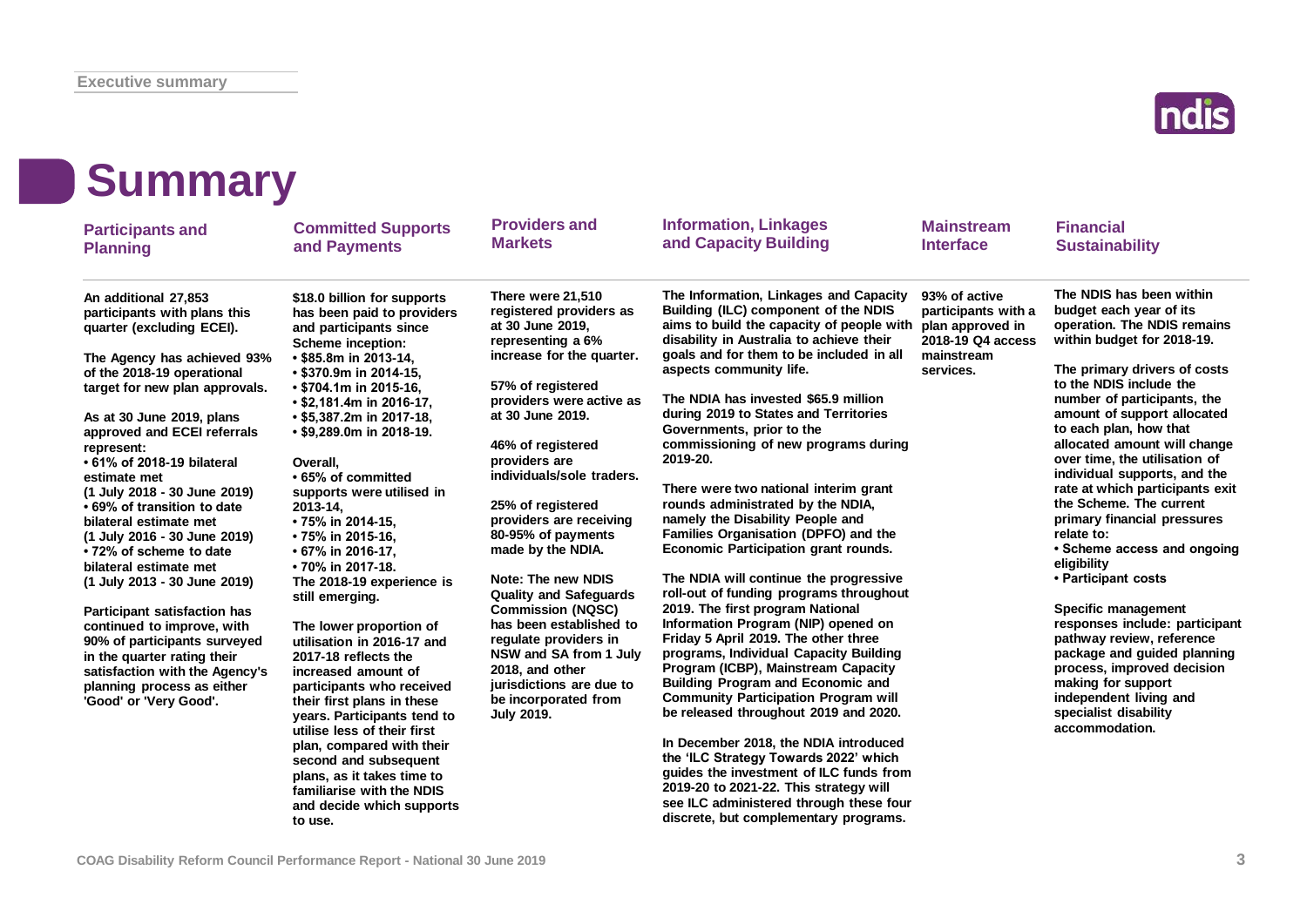# **Participants and Planning**

The NDIS nationally continues to grow with 27,853 additional participants with approved plans this quarter.

In total, over 298,000 participants have now been supported by the NDIS, with approximately one third of participants receiving support for the first time.

**Indis** 

**National - 30 June 2019**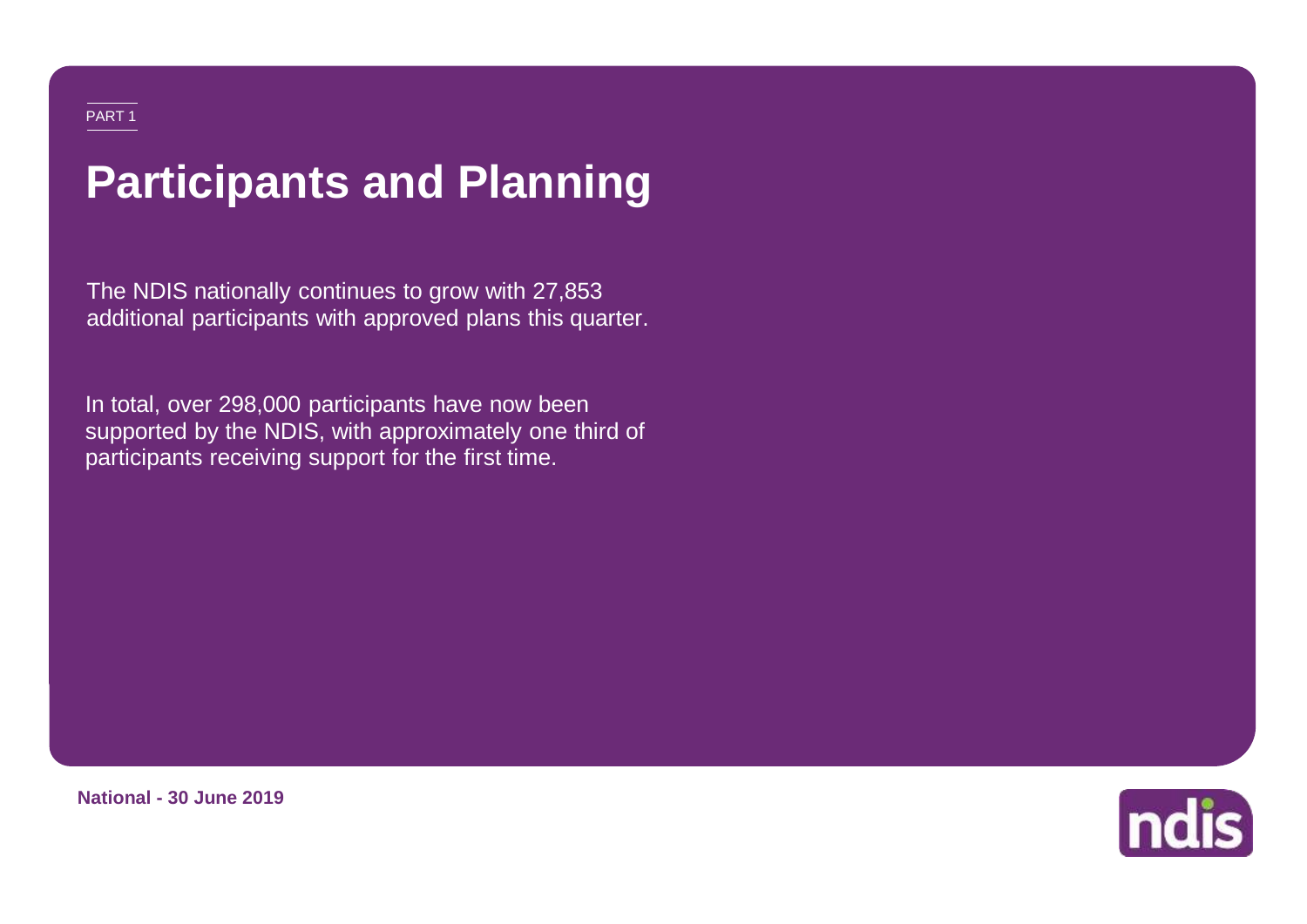# **Summary**

**The NDIS has been transitioning to fullscheme according to phasing schedules bilaterally agreed by State/Territory and Commonwealth governments.**

| 298,816                                                                                                                                    | 27,853                                                                                                                                                                         | 5,312                                                                                                                                                                          | 99,537                                                       |  |
|--------------------------------------------------------------------------------------------------------------------------------------------|--------------------------------------------------------------------------------------------------------------------------------------------------------------------------------|--------------------------------------------------------------------------------------------------------------------------------------------------------------------------------|--------------------------------------------------------------|--|
| <b>PARTICIPANTS HAVE</b><br><b>NOW BEEN</b><br>SUPPORTED BY THE<br><b>NDIS, INCLUDING</b><br><b>CHILDREN IN THE</b><br><b>ECEI PROGRAM</b> | <b>INITIAL PLANS APPROVED</b><br>IN 2018-19 Q4, EXCLUDING<br><b>CHILDREN IN THE ECEI</b><br><b>PROGRAM</b><br>(REPRESENTING 10%<br><b>GROWTH SINCE LAST</b><br><b>QUARTER)</b> | <b>CHILDREN ARE BEING</b><br>SUPPORTED IN THE<br><b>ECEI PROGRAM, WITH</b><br>1,288 ADDITIONAL<br><b>REFERRALS TO THE</b><br><b>ECEI GATEWAY</b><br>CONFIRMED IN 2018-19<br>Q4 | PEOPLE HAVE<br><b>RECEIVED SUPPORT</b><br>FOR THE FIRST TIME |  |
| 93%                                                                                                                                        | 72%                                                                                                                                                                            | 61%                                                                                                                                                                            |                                                              |  |
| OF 2018-19<br><b>OPERATIONAL</b>                                                                                                           | OF SCHEME TO DATE<br><b>BILATERAL ESTIMATE</b>                                                                                                                                 | OF 2018-19 BILATERAL<br><b>ESTIMATE MET</b>                                                                                                                                    |                                                              |  |
| <b>TARGET MET</b><br>(1 JULY 2018 - 30<br><b>JUNE 2019)*</b>                                                                               | <b>MET</b><br>(1 JULY 2013 - 30 JUNE)<br>2019)                                                                                                                                 | 2019)                                                                                                                                                                          | (1 JULY 2018 - 30 JUNE                                       |  |

\*Note: The operational target is based on actionable records, which are the records of participants who the NDIA have been able to contact based on the information provided, and who have 'access met' or 'in progress' status.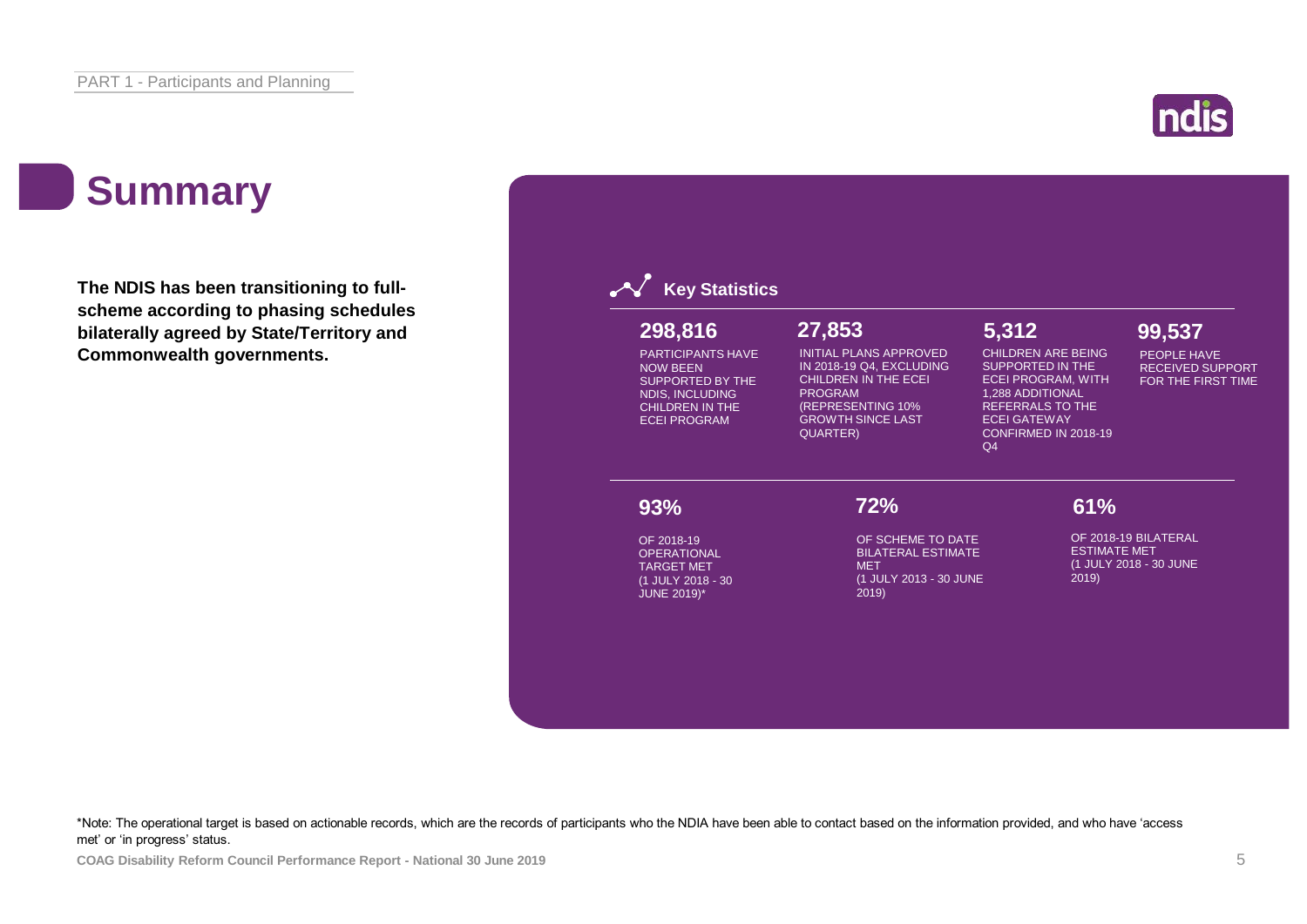

# **Quarterly Intake**

### **2018-19 Q4**

**Of the 18,861 participants deemed 'eligible' this quarter 33% entered from an existing State/Territory program.**

**Of the 27,853 plan approvals this quarter, 47% had transitioned from an existing State/Territory program, 81% entered with a permanent disability and 4,274 were previously confirmed as ECEI as at 31 March 2019.**

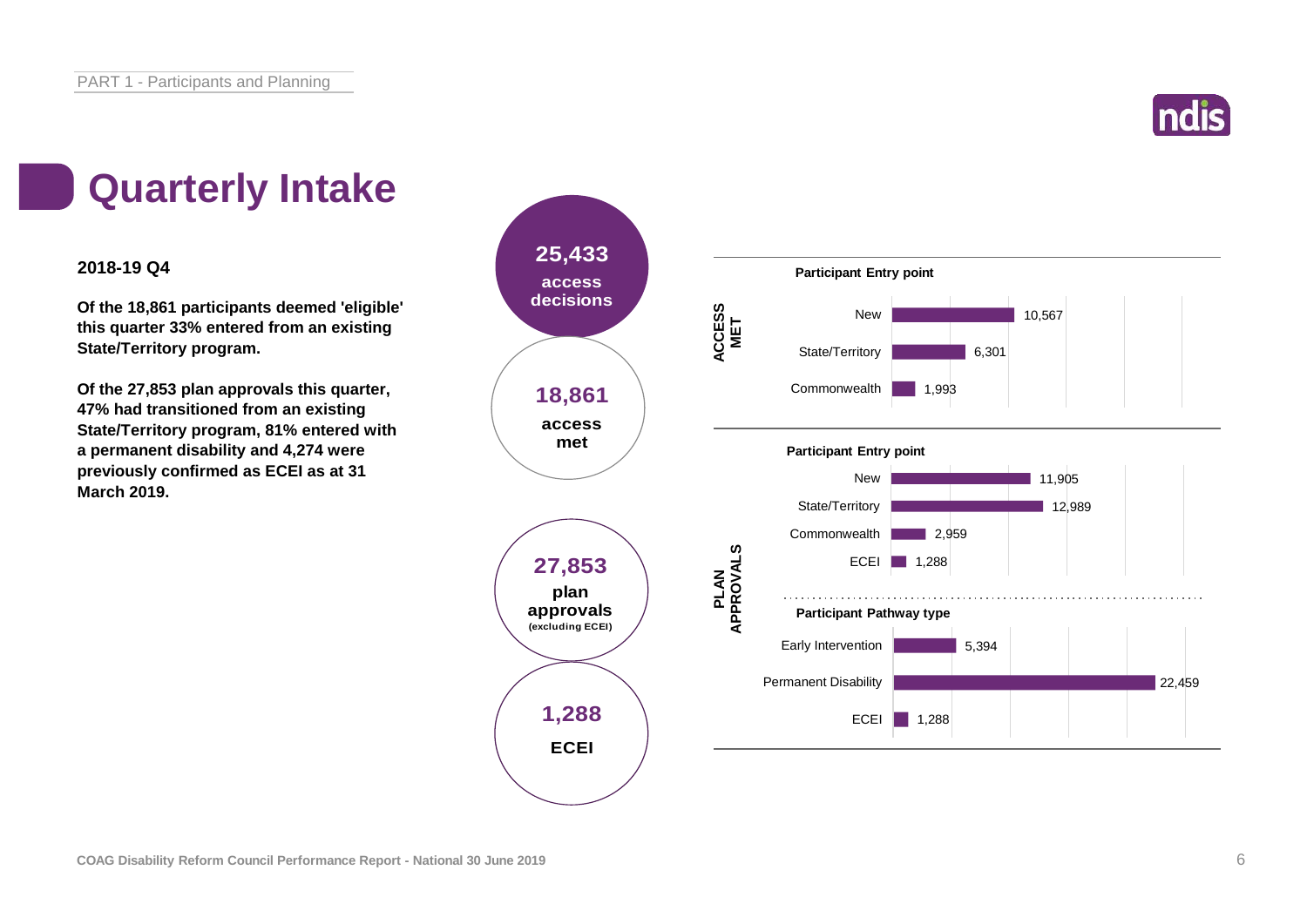

# **Quarterly Intake Detail**

**Plan approval numbers have increased from 265,651 at the end of 2018-19 Q3 to 293,504 by the end of 2018-19 Q4, an increase of 27,853 approvals.**

**At the end of the quarter, 5,312 children are being supported in the ECEI gateway. Of these, 4,024 were previously confirmed as ECEI at 31 March 2019 and an additional 1,288 children entered the gateway this quarter.**

**The number of confirmed ECEI referrals reduced since 31 March 2019 mainly due to children who were in the ECEI gateway having an initial plan approved during the quarter. Children have also moved out of the ECEI gateway since 31 March 2019 for other reasons including where the child has been referred to appropriate mainstream services.**

**Overall, 7,489 participants with approved plans have exited the Scheme, resulting in 291,327 active participants (including ECEI) as at 30 June 2019.**

There were 63,904 plan reviews this quarter. This figure relates to all participants who have entered the scheme.

#### **Change in plan approvals between 31 March 2019 and 30 June 2019**



**COAG Disability Reform Council Performance Report - National 30 June 2019** 7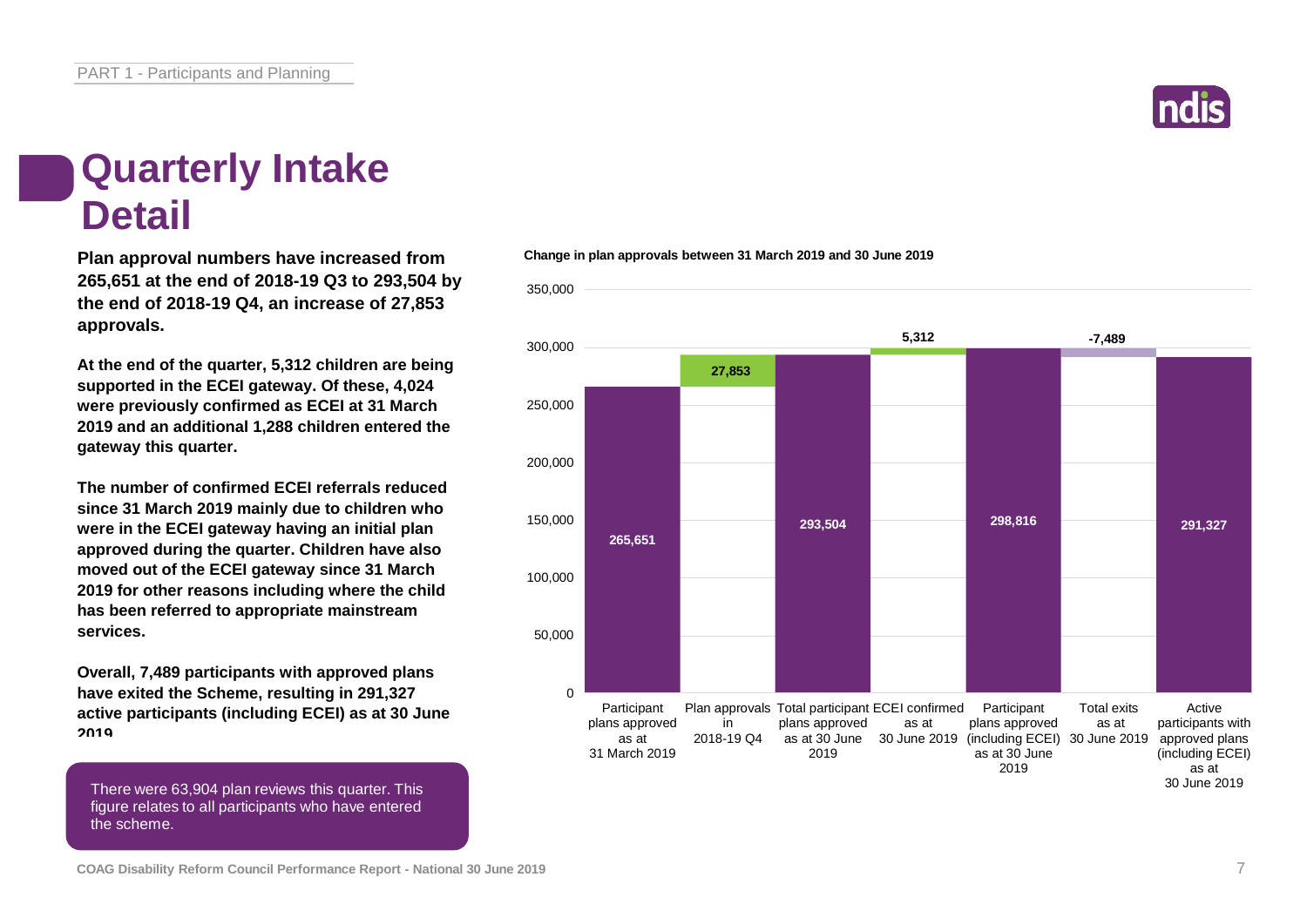# **Cumulative Position**

**At the end of 2018-19 Q4, the cumulative total number of participants that have received support is 298,816 (including 5,312 children supported through the ECEI gateway). Of these, 165,390 transitioned from an existing State/Territory program, 28,577 transitioned from an existing Commonwealth program and 99,537 participants have received support for the first time.**

**Overall, since 1 July 2013, there have been 375,494 people with access decisions.**

> Cumulative position reporting is inclusive of trial participants for the reported period and represents participants who have or have ever had an approved plan.

**Cumulative plan approvals compared with bilateral estimate**





### **93%**

of 2018-19 operational target met (1 July 2018 - 30 June 2019)

### **72%**

of scheme to date bilateral estimate met (1 July 2013 - 30 June 2019)

### **61%**

of 2018-19 bilateral estimate met (1 July 2018 - 30 June 2019)

### **293,504**

plan approvals to date; 298,816 including 5,312 ECEI confirmed

### **Plan approvals by participant referral pathway**

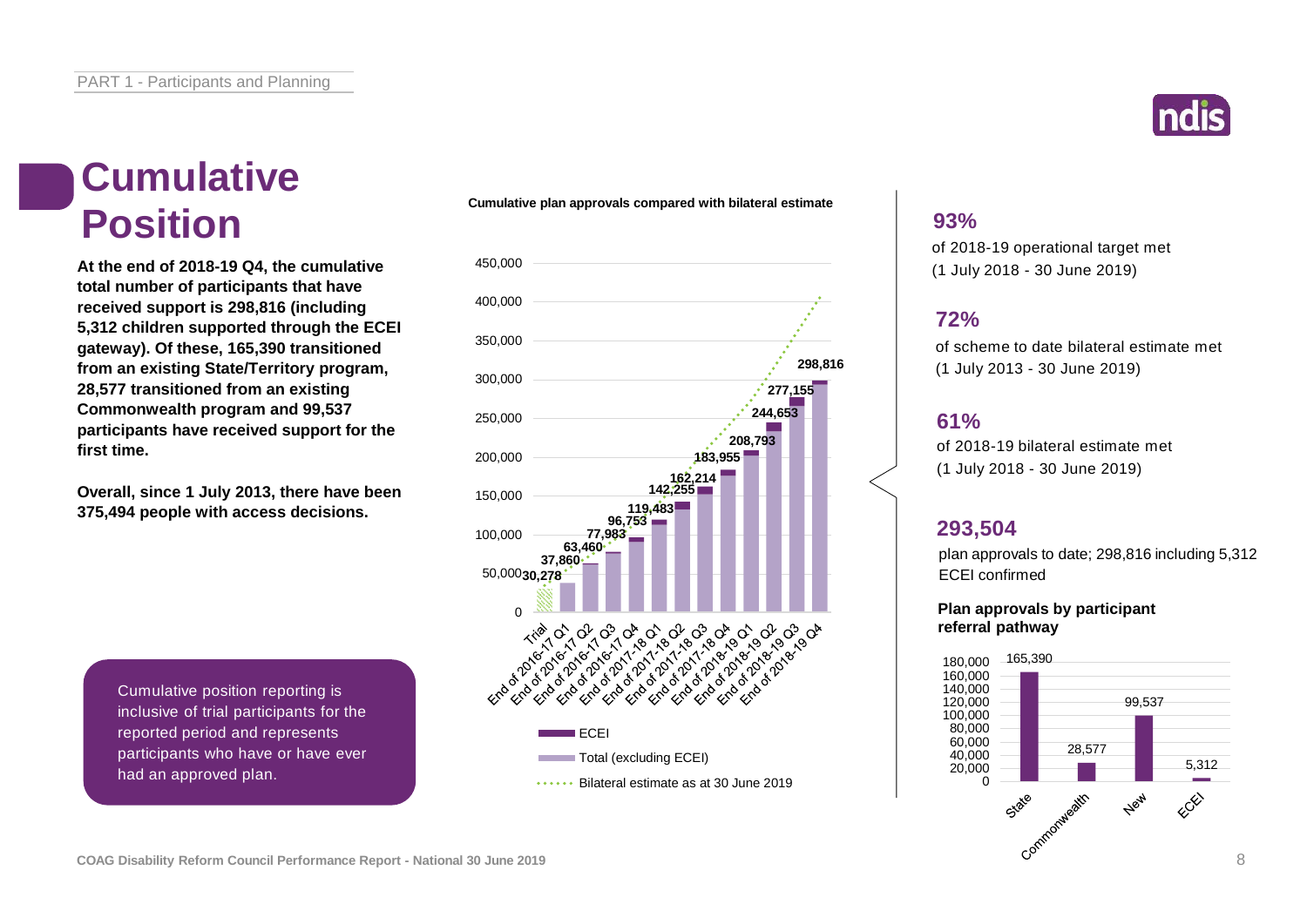

# **Participant Profiles: Age Group**

**These bar charts show the demographic profile of active participants with a plan approved in 2018-19 Q4, compared with plan approvals as at 31 March 2019, by age group.**

**Approximately 27% of participants entering in this quarter are aged 0 to 6 years, compared to 12% in prior quarters.**

**Active participants with a plan approved in the quarter of 2018-19 Q4 by age group**



**% of active participants with a plan approved by age group**



■% of active participants with a plan approved in prior quarters ■% of active participants with a plan approved in 2018-19 Q4

Note: The age eligibility requirements for the NDIS are based on the age as at the access request date. Participants with their initial plan approved aged 65+ have turned 65 since their access request was received.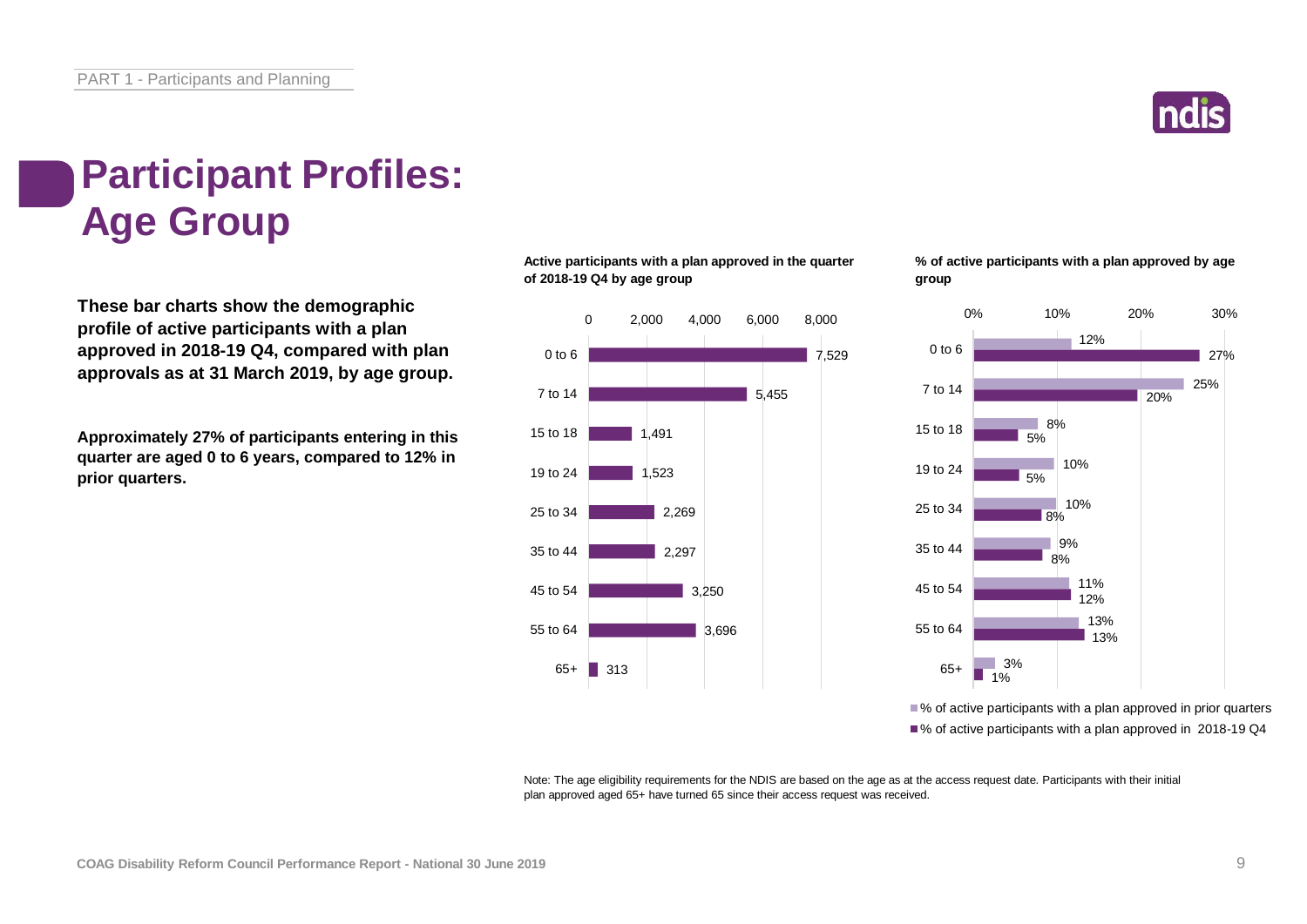

# **Participant Profiles: Disability Group**

**These bar charts show the demographic profile of active participants with a plan approved in 2018-19 Q4, compared with plan approvals as at 31 March 2019, by disability group.**

**Of the participants entering in this quarter, 12% had a primary disability of Psychosocial Disability compared with 8% in previous quarters. Further, 9% had a primary disability of Developmental Delay compared with 4% in previous quarters.**

**For the participants with a primary disability of Developmental Delay, the large increase was mainly driven by the increase in participants aged 0 to 6 years entering this quarter.**

**Active participants with a plan approved in 2018-19 Q4 by disability group**



**% of active participants with a plan approved by disability group**



■ % of active participants with a plan approved in prior quarters ■% of active participants with a plan approved in 2018-19 Q4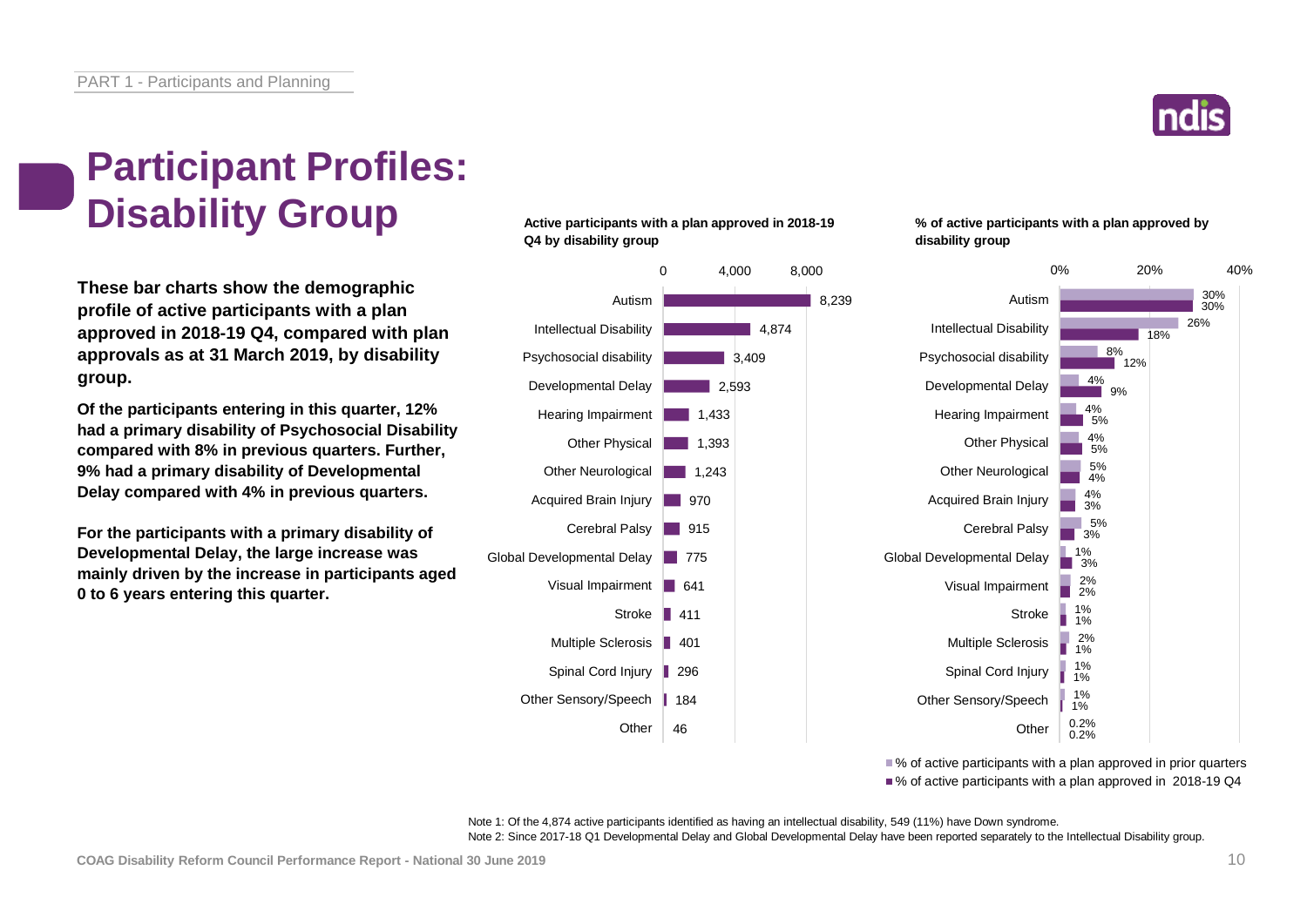

# **Participant Profiles: Level of Function**

**These bar charts show the demographic profile of active participants with a plan approved in 2018-19 Q4, compared with plan approvals as at 31 March 2019, by level of function.**

**For participants with a plan approval in this quarter:** 

**• 31% of participants had a relatively high level of function**

**• 44% of participants had a relatively moderate level of function** 

**• 25% of participants had a relatively low level of function**

**These relativities are within the NDIS participant population, and not comparable to the general population.**

**% of active participants with a plan approved by level of function**

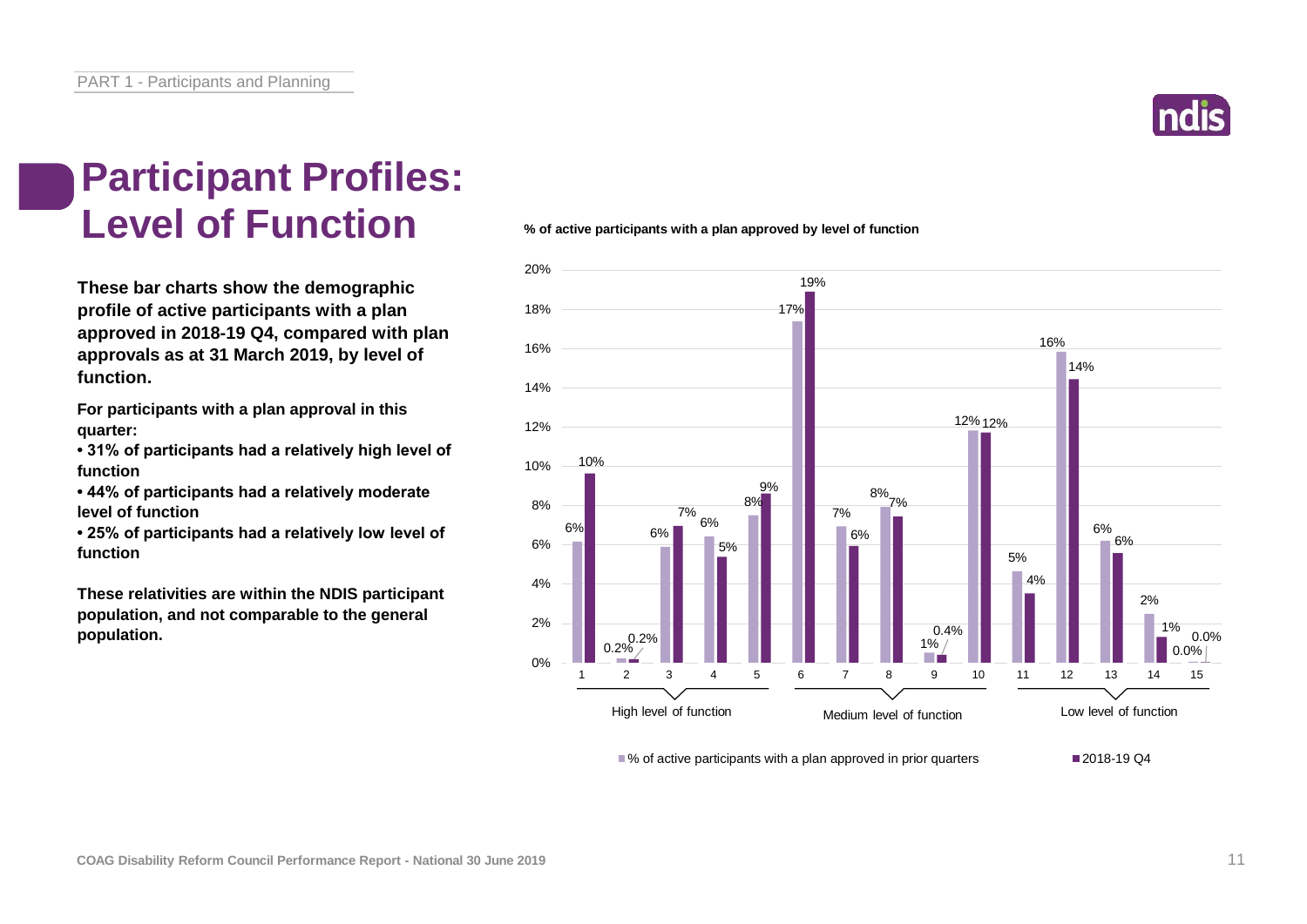# **Participant Profiles: Gender**

**These charts show the demographic profile of active participants with a plan approved in 2018-19 Q4, compared with plan approvals as at 31 March 2019, by gender.**

**The majority of participants are males. Consistent with population data, this is driven by autism and developmental delay where prevalence rates are higher for males compared with females.**



**GENDER**

**Up to 31 March 2019 2018-19 Q4**

**Male**

**Female**

**Indeterminate**

Indeterminate

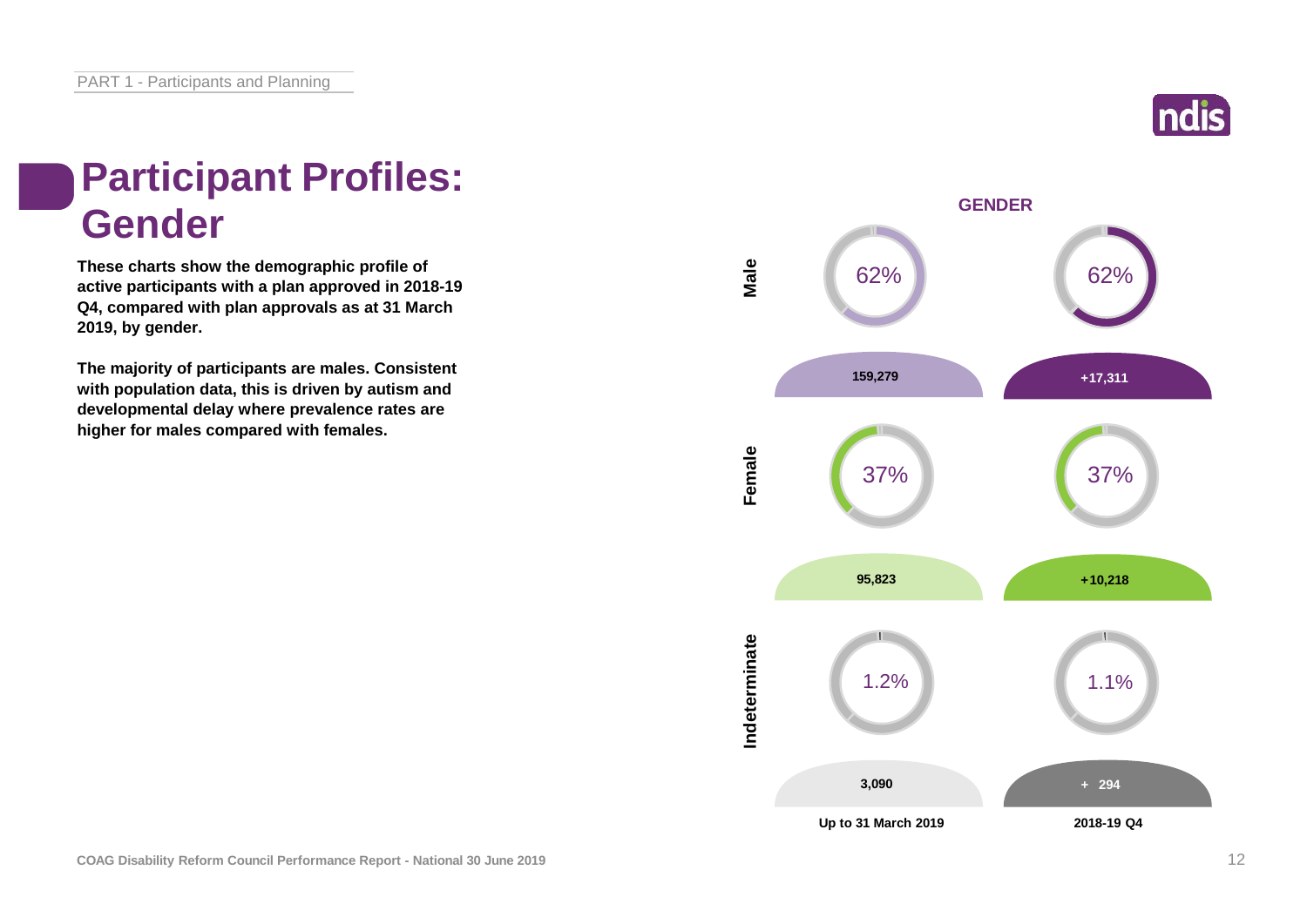### **Participant Profiles: Other**

**These bar charts show other demographic profiles of active participants with a plan approved in 2018- 19 Q4, compared with plan approvals as at 31 March 2019.**

**Of the participants with a plan approved in 2018-19 Q4:**

**• 7.3% were Aboriginal or Torres Strait Islander, compared with 5.6% in previous periods combined.**

**• 2.2% were young people in residential aged care, compared with 1.6% in previous periods combined.**

**• 10.3% were culturally and linguistically diverse, compared with 8.2% in previous periods combined.**



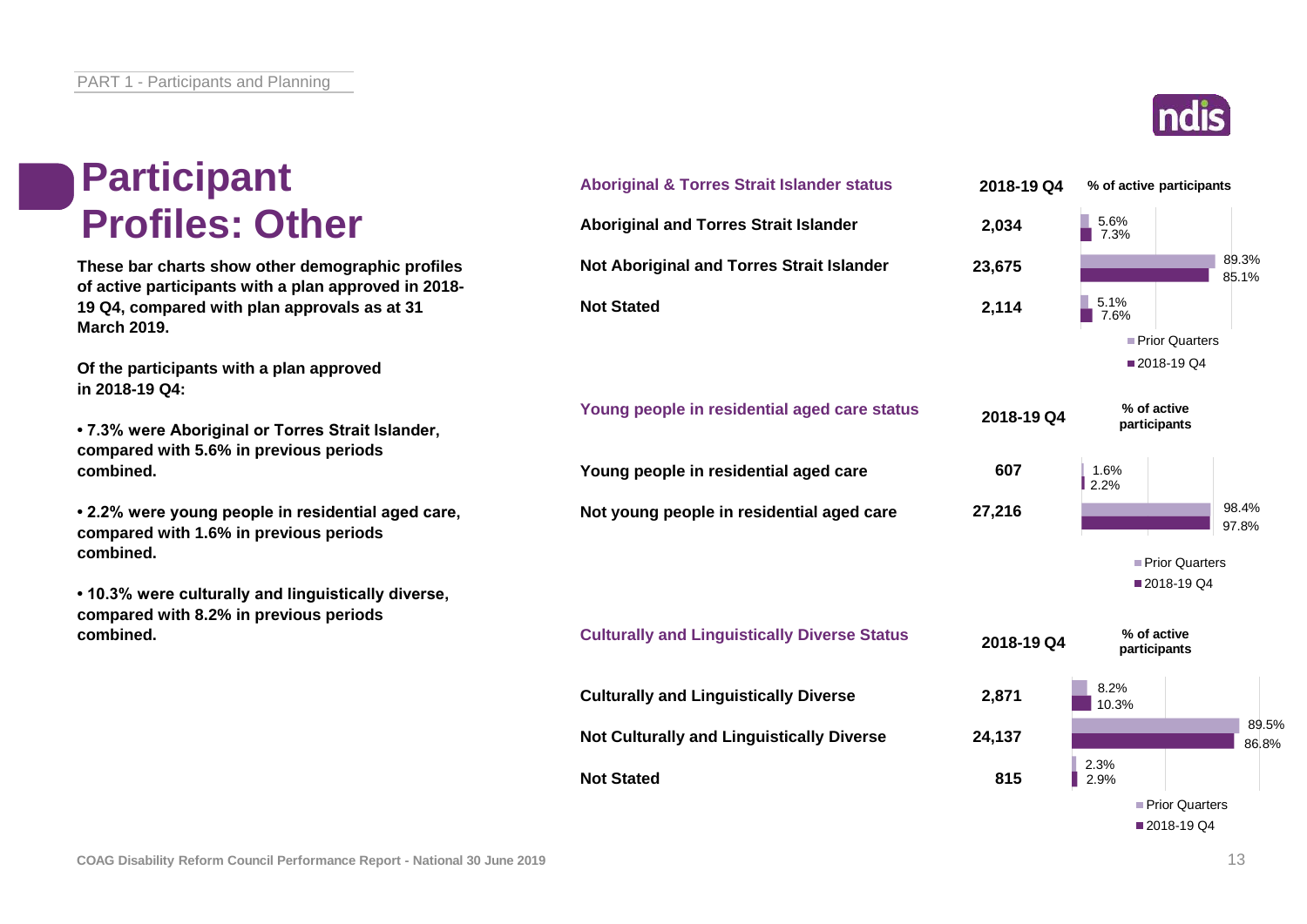

# **Plan Management and Support Coordination**

**The proportion of participants electing to fully or partly self-manage their plan was higher in 2018-19 Q4 at 29%, compared with 27% in previous quarters combined.**

**42% of participants who have had a plan approved in 2018-19 Q4 have support coordination in their plan, compared to 39% in previous quarters combined.**



**Previous quarters (transition only)**



**COAG Disability Reform Council Performance Report - National 30 June 2019** 14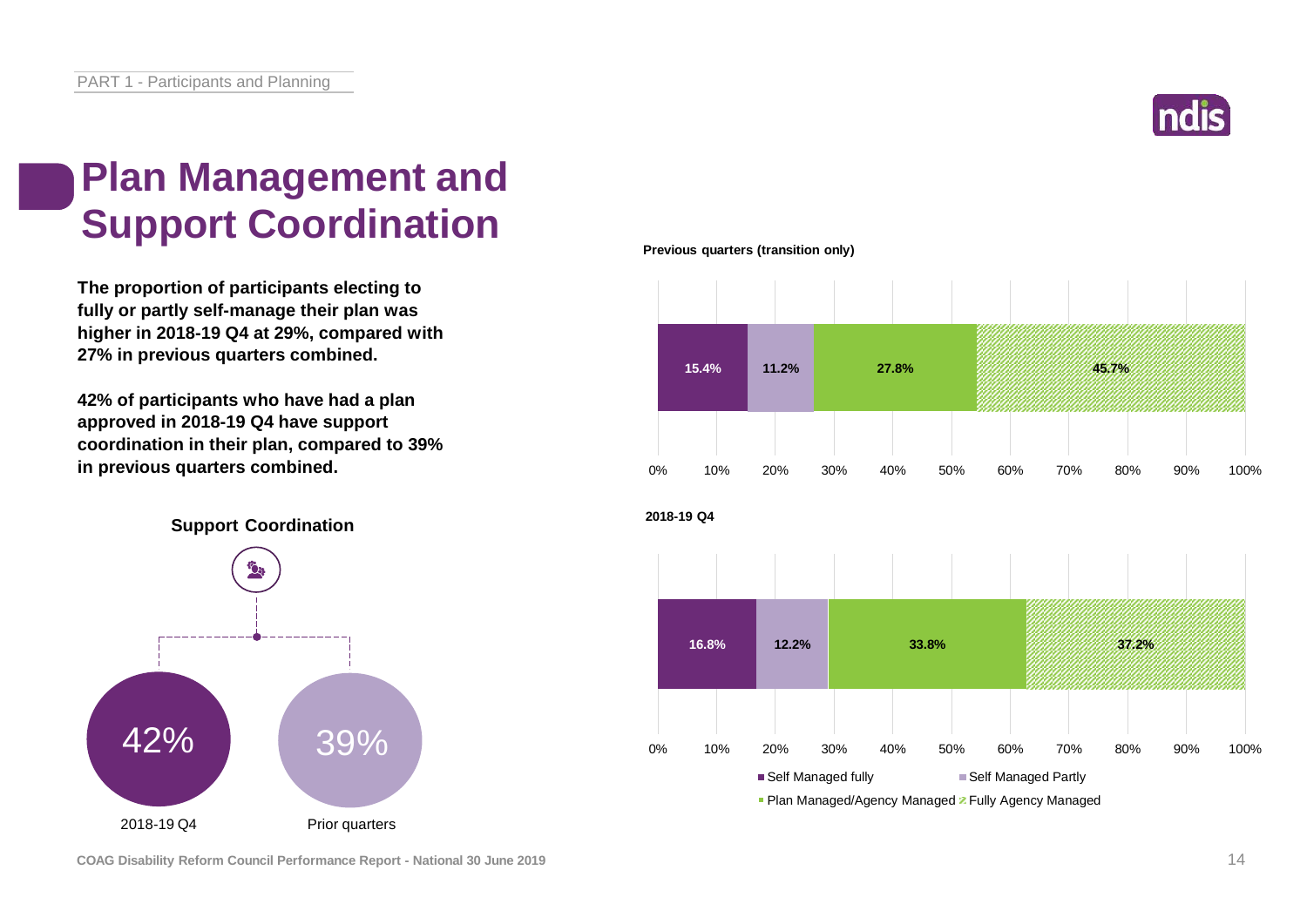

### **Plan Activation**

**Plan activation refers to the amount of time between a participant's initial plan being approved, and the date the participant first receives support. In-kind supports are included.** 

**The percentage of participants who activated plans within 90 days of initial plan approval was:** 

**• 85% of participants entering in 2018-19 Q2**

**• 86% of participants entering in previous quarters combined**

**Duration to Plan activation for participants with initial plan approval**

**Prior Quarters (Transition Only)**





Note: Participants with initial plans approved after the end of 2018-19 Q2 have been excluded from the charts. They are relatively new and it is too early to examine their durations to activation.

Plan activation figures are approximations based on payment data. As there is a lag between when the support is provided to a participant, and the payment being made, these statistics are a conservative estimate; it is likely plan activation is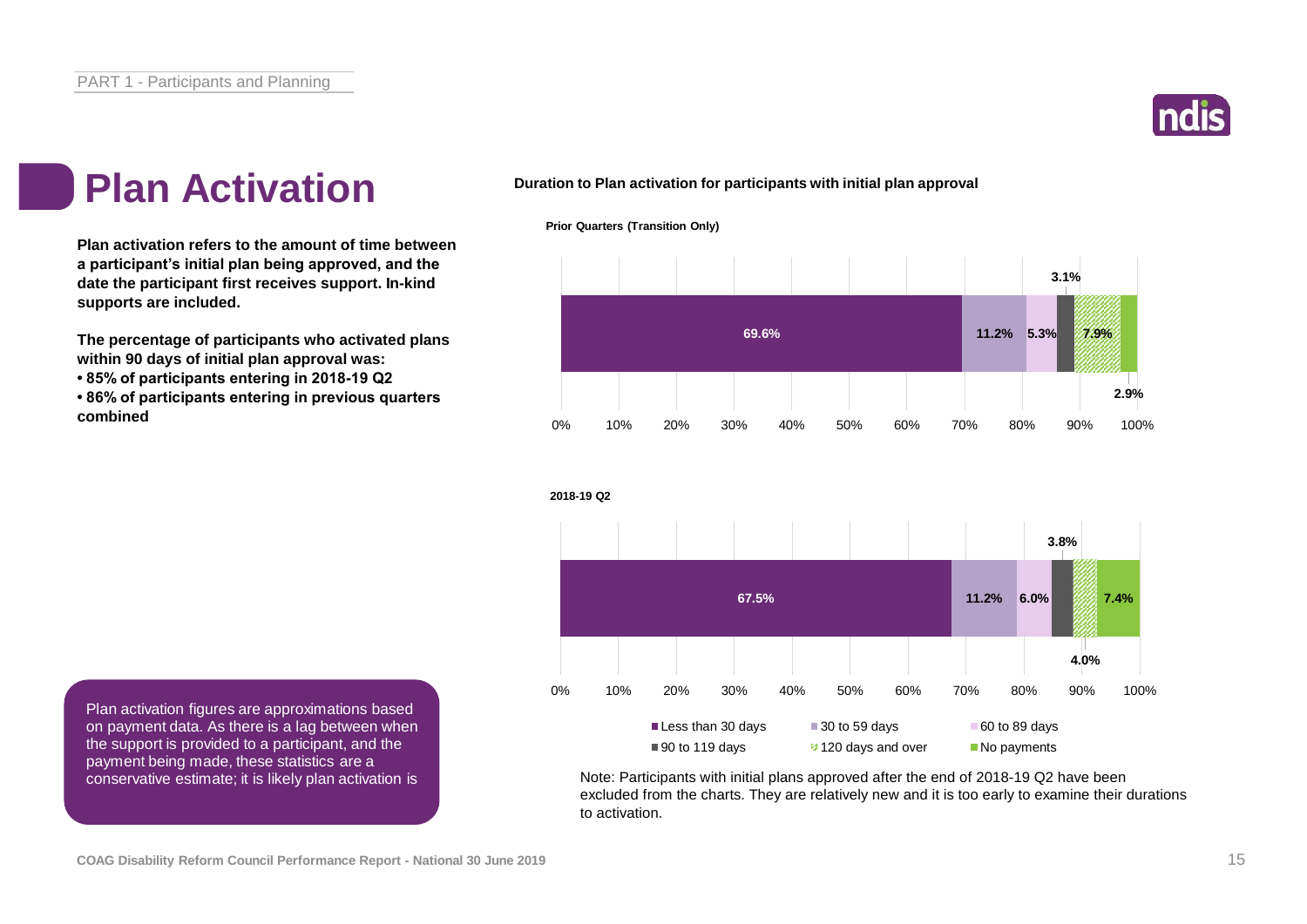### **Participant Outcomes**

**This information on participant outcomes has been collected from 99% of participants who received their initial plan since 1 July 2016 (when they entered the scheme).**

**• 61% of participants aged 0 to 14 are able to make friends outside of family/carers**

**• 52% of participants aged 0 to before school are engaged in age appropriate community, cultural or religious activities, compared to 34% - 37% for other age groups**

**• 61% of participants from school age to 14 attend school in a mainstream class, compared to 30% of participants aged 15 to 24**

**• 23% of participants aged 25 and over have a paid job, compared to 17% of participants aged 15 to 24 • 64% of participants aged 25 and over choose what they do every day, compared to 44% of participants aged 15 to 24**

#### **Selected key baseline indicators for participants**



 $\Box$ 0 to before school  $\Box$  School to 14  $\Box$  15 to 24  $\Box$  25 and over

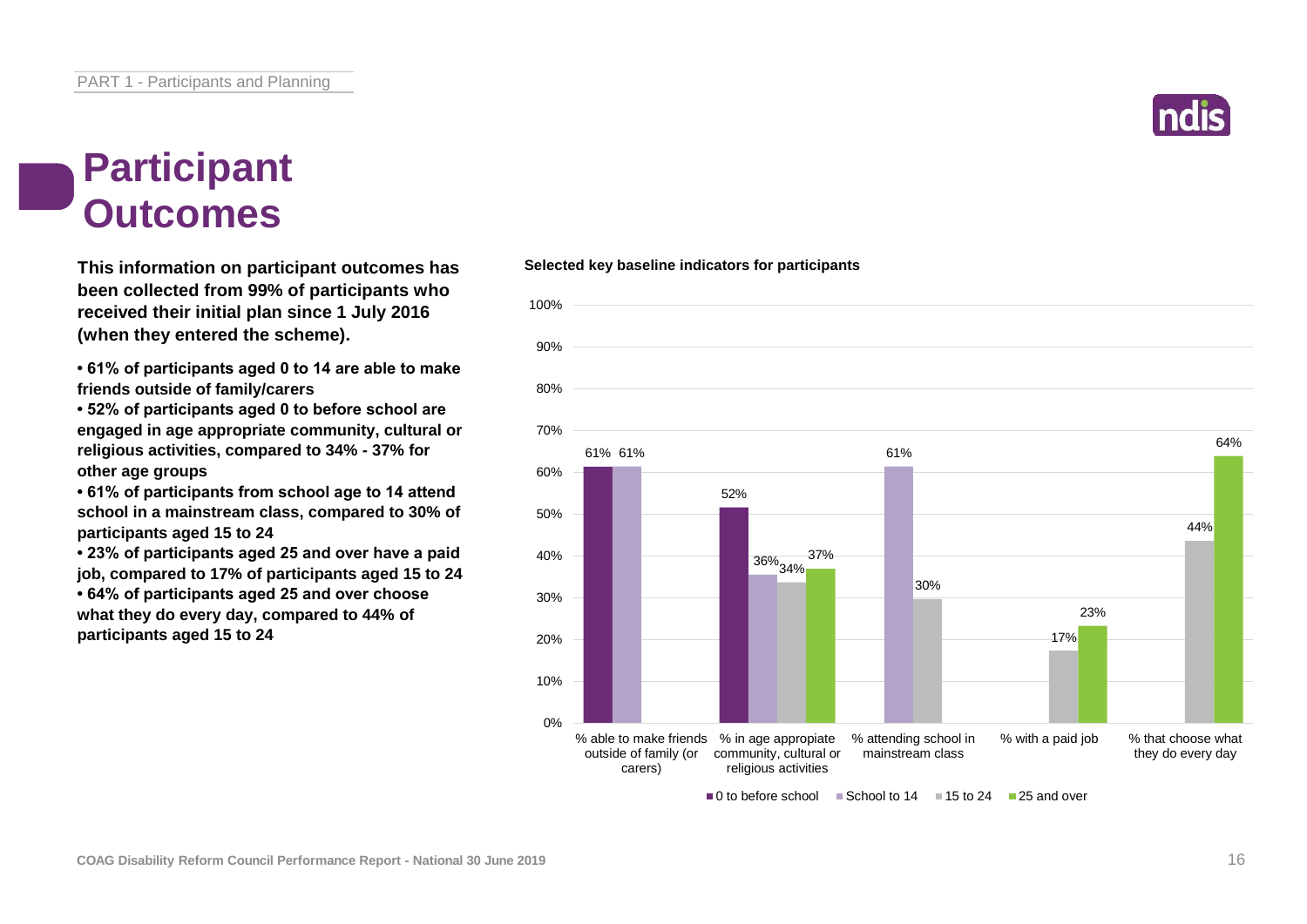# **Family/Carers Outcomes**

**The percentage of participants' families/carers when they entered the Scheme (baseline indicators):**

**• working in a paid job was highest for participants aged 15 to 24 (49%)**

**• able to advocate for their child/family member was highest for participants aged 0 to 14 (77%)**

**• who have friends and family they can see as often as they like was highest for participants aged 25 and over (47%)**

**• who feel in control selecting services was equal for participants aged 15 to 24 and 25 and over (41%)**

**• who support/plan for their family member through life stage transitions was highest for participants aged 0 to 14 (86%)**

### **Selected key baseline indicators for families and carers of participants**



 $\Box$  0 to 14  $\Box$  15 to 24  $\Box$  25 and over

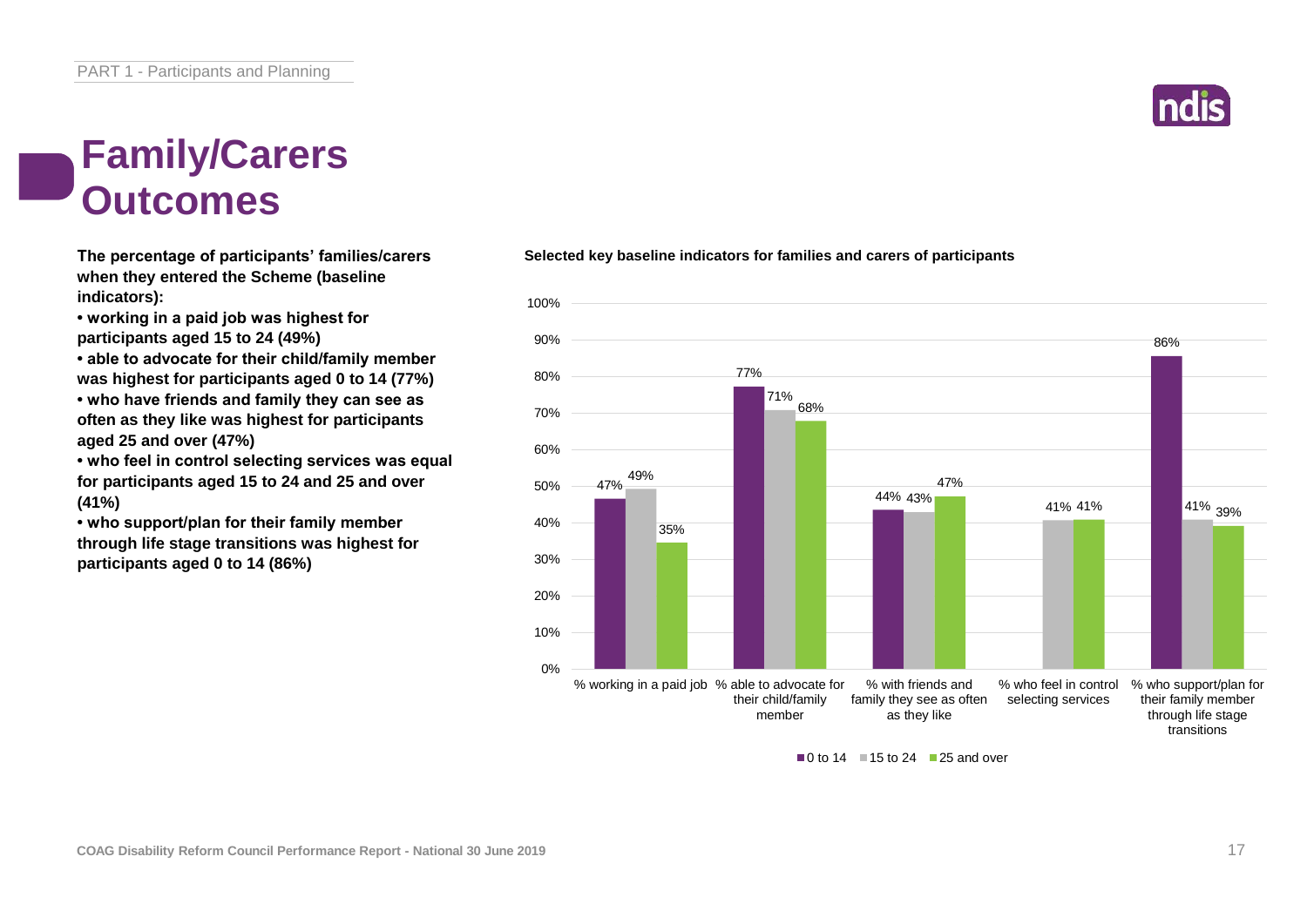

# **Has the NDIS helped? Participants**

**This data reflects participants' perceptions on whether engagement with the NDIS has helped them.**

**The NDIA asked the question 'Has the NDIS helped?' to individuals who entered the Scheme between 1 July 2016 and 30 June 2017, after their first year participating in the Scheme and again at the end of their second year of the Scheme.**

**Participant perceptions in general improve from year one to year two of participation in the NDIS. The greatest improvements across most age groups were demonstrated within the 'Daily living' domain. However, for the 'Work' domain, the results deteriorated from year one to year two.**

### **"Has the NDIS helped?" questions for participants**









■ Year 1 ■ Year 2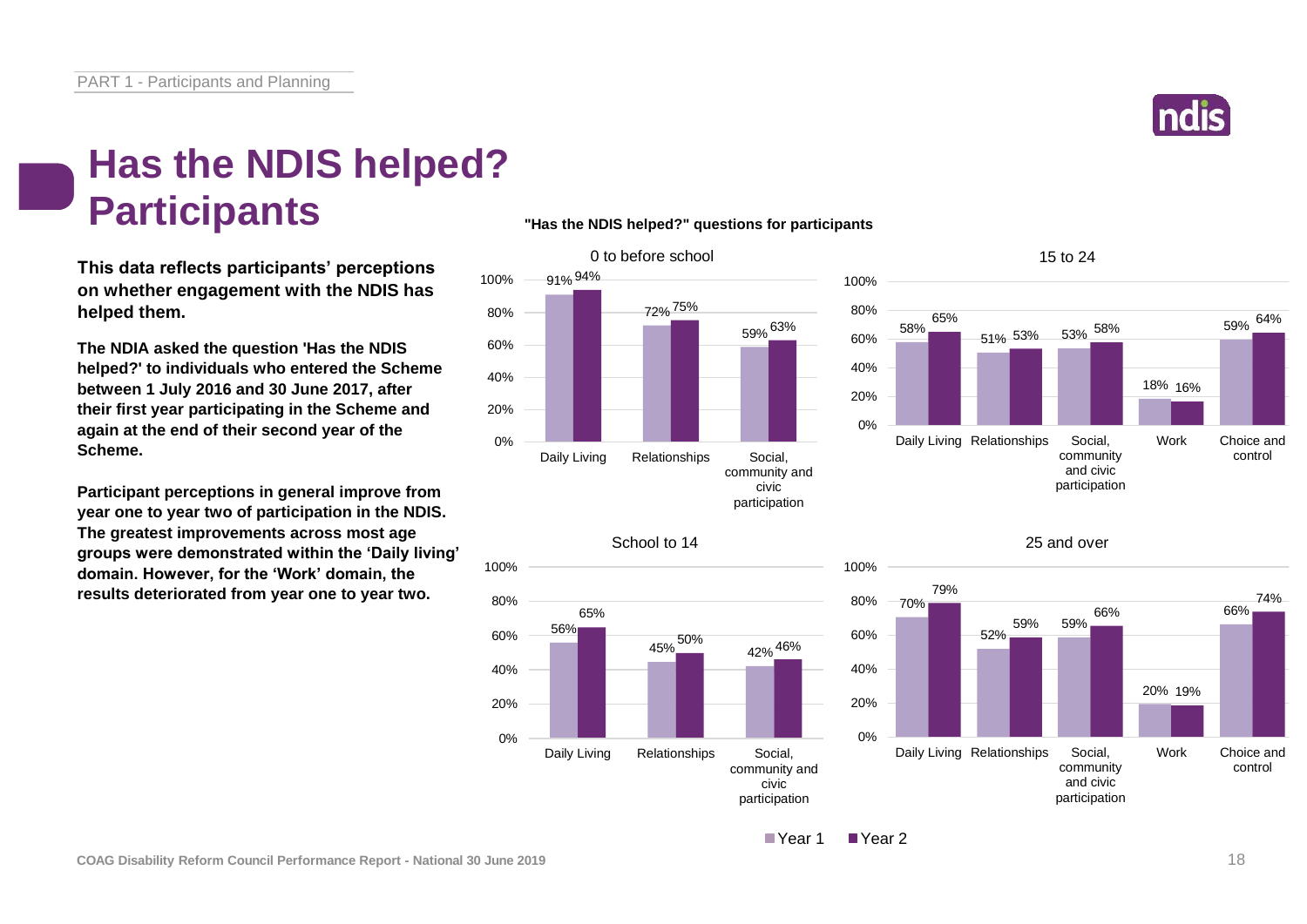# **Has the NDIS helped? Family/Carers**

**This data reflects families and carers' perceptions on whether engagement with the NDIS has helped them.**

**The NDIA asked the question 'Has the NDIS helped?' to families and carers of individuals who entered the Scheme between 1 July 2016 and 30 June 2017, after their first year participating in the Scheme and again at the end of their second year of the Scheme.**

**Overall, the perception of families and carers was that participant outcomes had improved from the first year with the NDIS to their second year. The one exception was the response to the question 'Has the NDIS helped you with your health and wellbeing?' for the 15 and over age group.**

### **"Has the NDIS helped?" questions for families and carers of participants**



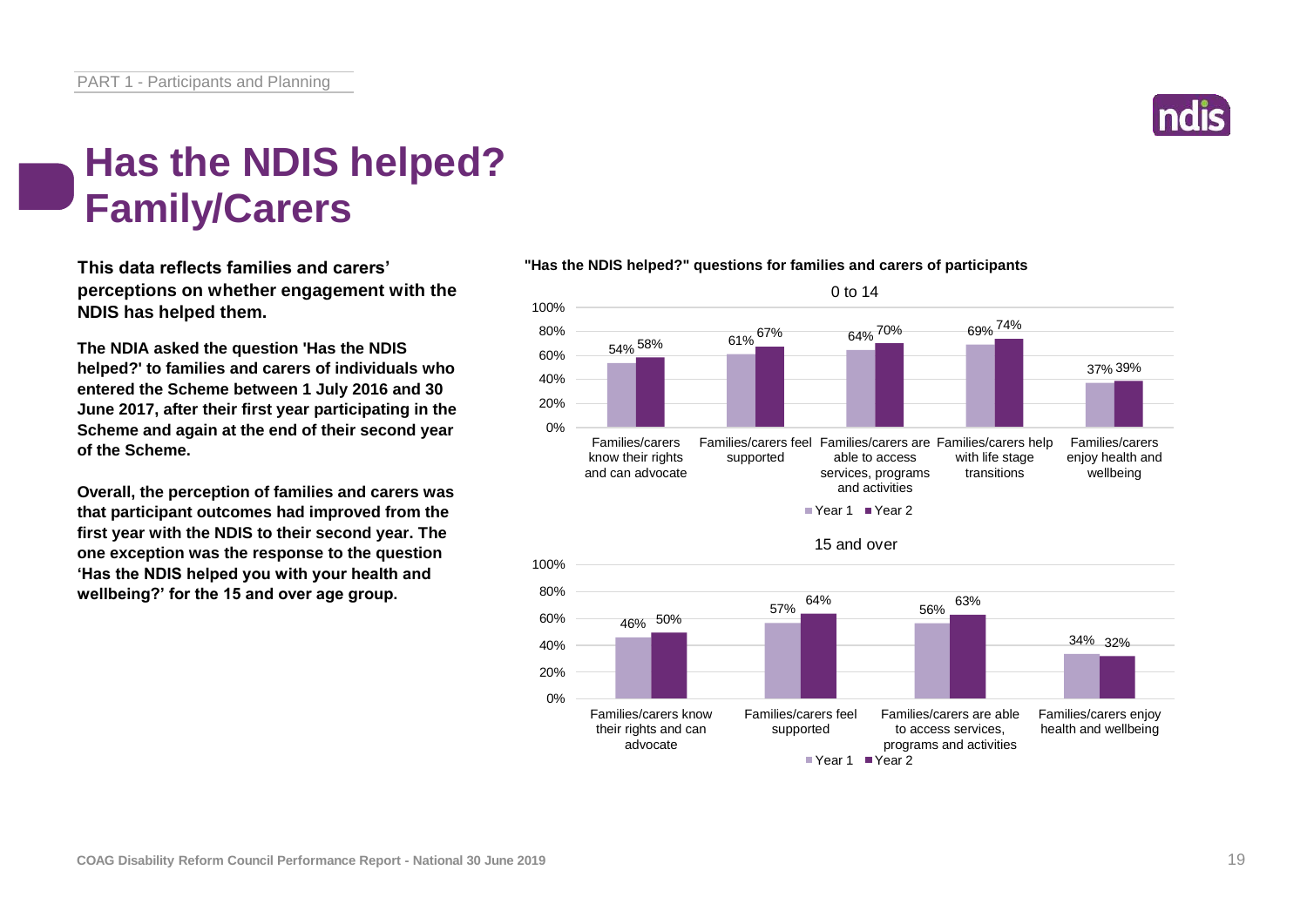

# **Participants in Work**

**The NDIA is acutely aware of the benefits that employment brings to participants and tracks employment outcomes to see whether the NDIS has helped participants to find paid work.**

**Baseline measures on employment are collected as a participant enters the Scheme, after their first year and again at the end of their second year of the Scheme. This data relates to participants who entered the Scheme between 1 July 2016 and 30 June 2017.**

**The percentage of participants in paid work increased from a baseline of 13% to 22% in year two for those aged 15 to 24, but decreased from 26% to 25% for those aged 25 and over. Overall, the percentage of participants in employment increased from 23% to 24%.**

**NDIS participants in paid employment, by age group.**

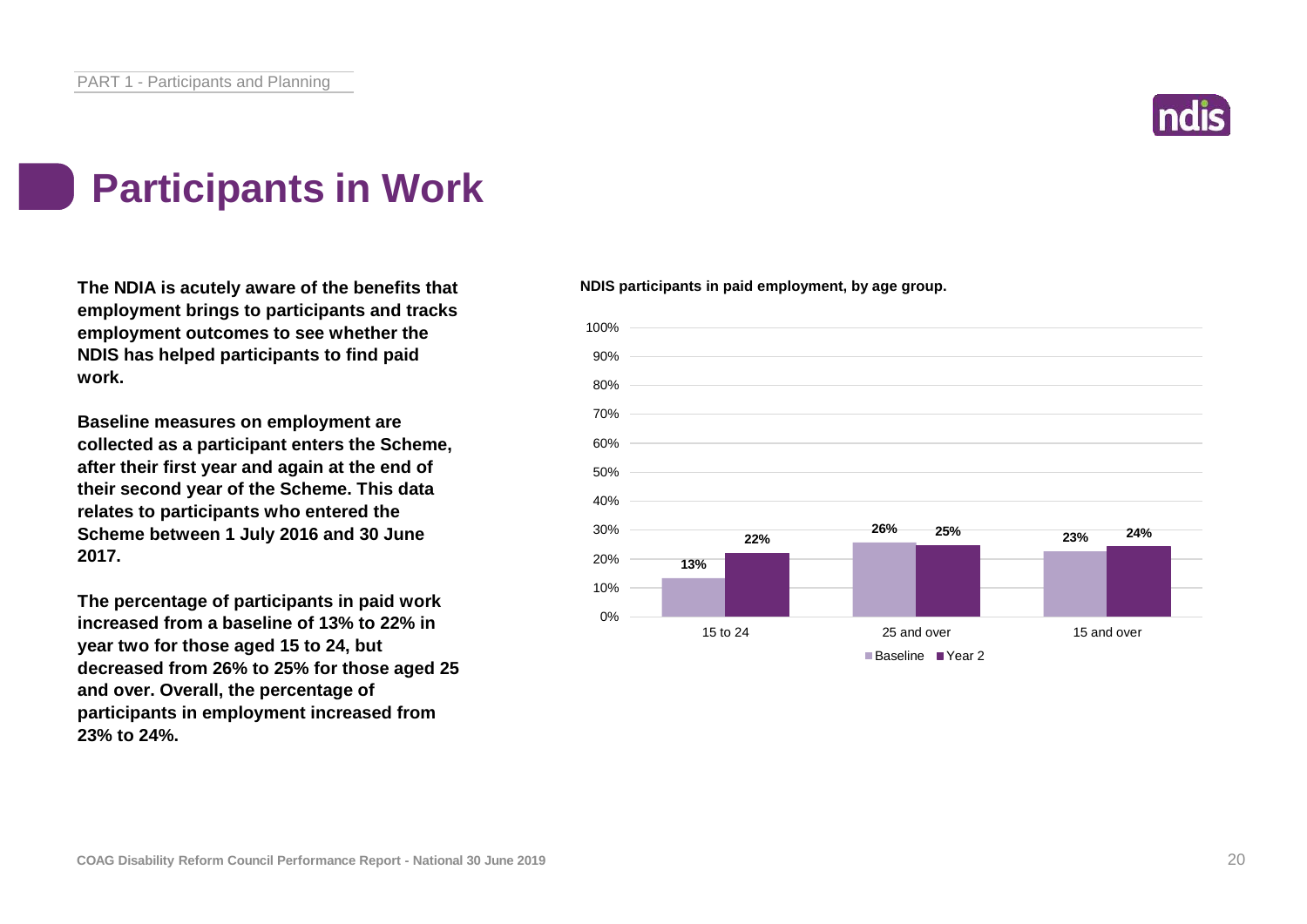# **Participants involved in community and social activities**

**The number of participants engaging in community and social activities is one of the key measures for ensuring quality experiences and outcomes for participants.**

**For participants who entered the Scheme between 1 July 2016 and 30 June 2017, levels of engagement in community and social activity are being tracked to see whether the NDIS has helped them to increase their participation.**

**Across all age groups, there was considerable increase in the percentage of participants engaged in community and social activities this quarter. The growth was most prevalent for the 15 to 24 age group, which saw an increase from 31% to 43%.**

**NDIS participants participating in social activities in their community, by age group.**



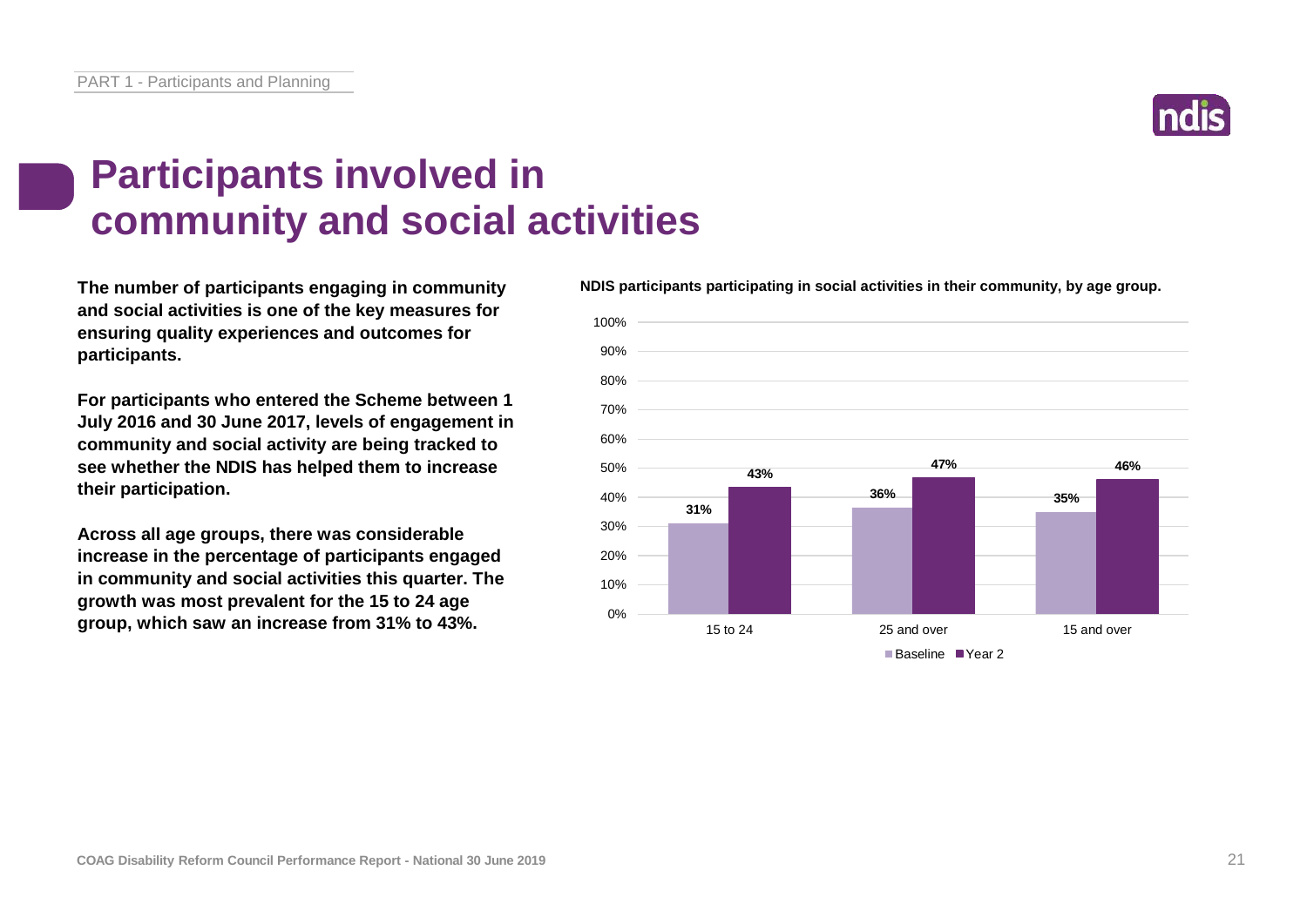

# **Participant Satisfaction**

**90% of participants rated their satisfaction with the Agency's planning process as either good or very good in the current quarter. This**  has increased since the last quarter. **100%** 98% 98% 98% 98%

**Proportion of participants describing satisfaction with the Agency's planning process as good or very good - by quarter**

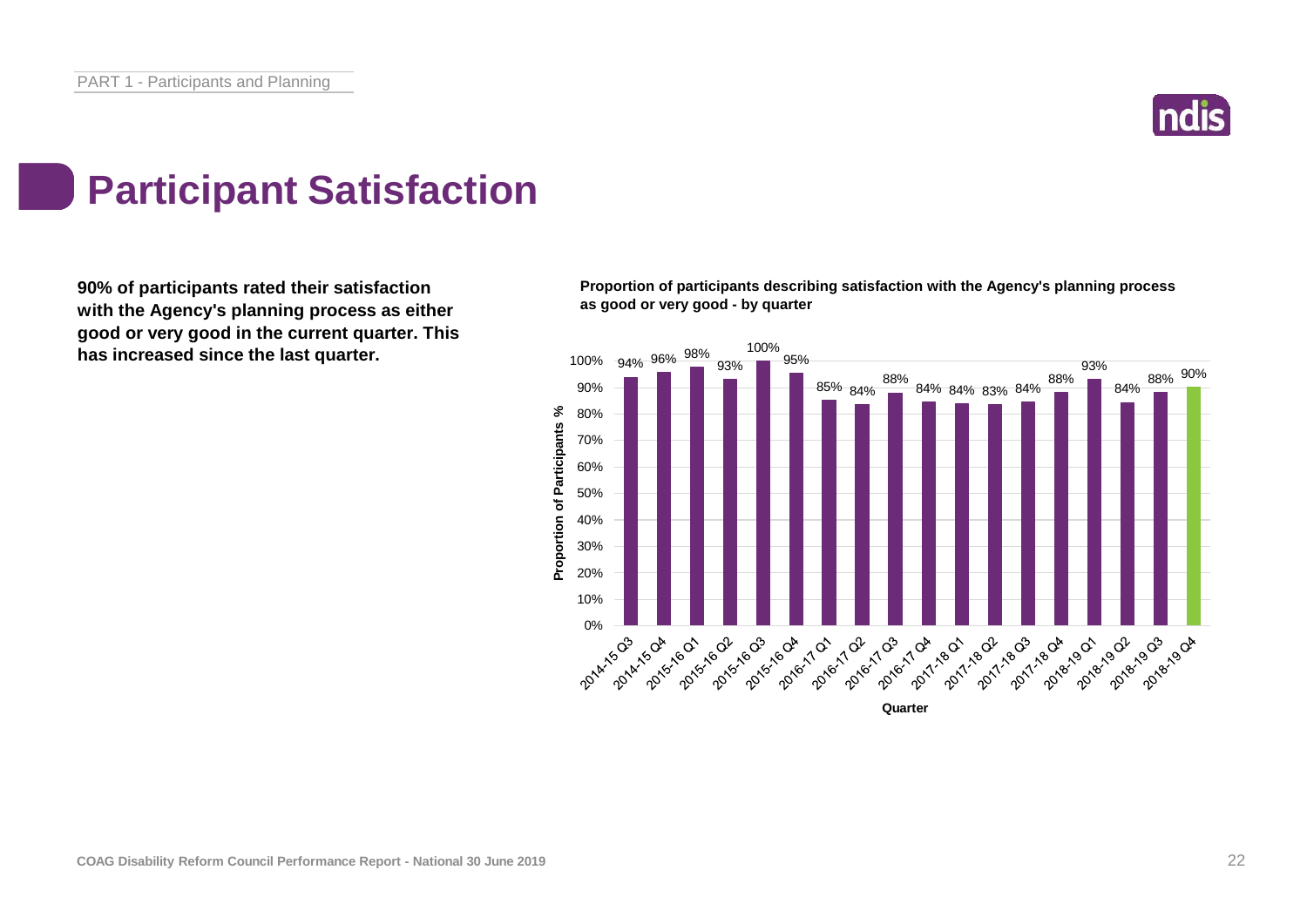

# **Participant Satisfaction - New Survey Method**

**A new participant satisfaction survey has been developed to better record the experience of NDIS participants and their families and carers at different stages of the participant pathway.**

**It began roll-out on 1 September 2018 and will become the primary tool for analysing participant experience. The new survey is designed to gather data at the four primary stages of the participant pathway:**

- **Access**
- **Pre-planning**
- **Planning**
- **Plan Review**

Generally there have been improvements in participant satisfaction at all stages of the pathway in this quarter. There is still work required to improve participant understanding of the NDIS process and what happens next for individuals at each stage of the process.





 $\blacksquare$  As at 31 March 2019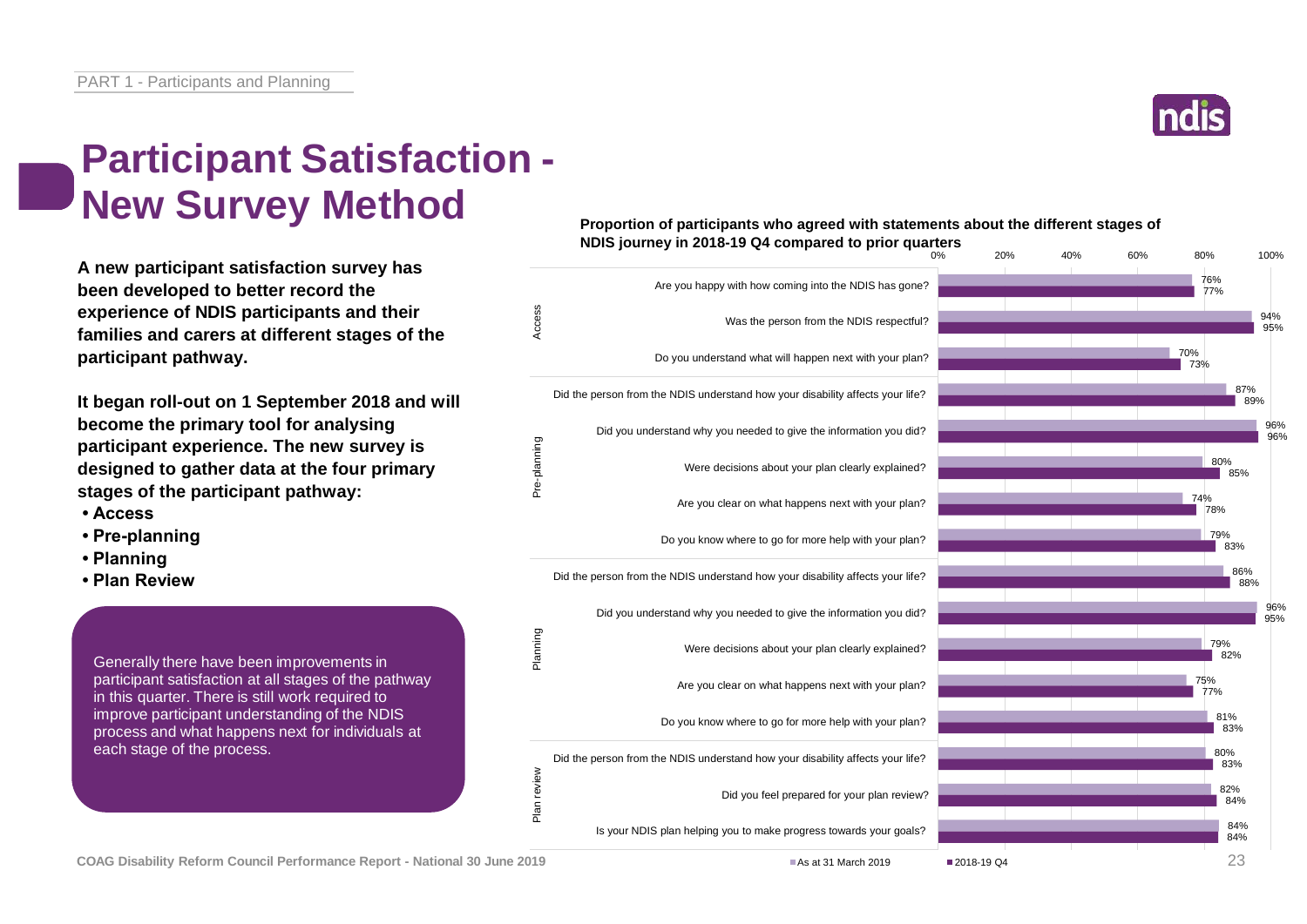# **Committed Supports and Payments**

Both committed and paid supports to participants are increasing in line with the growing scheme.

Of the \$27.1 billion that has been committed in participant plans, \$18.0 billion has been paid to date.

**National - 30 June 2019**

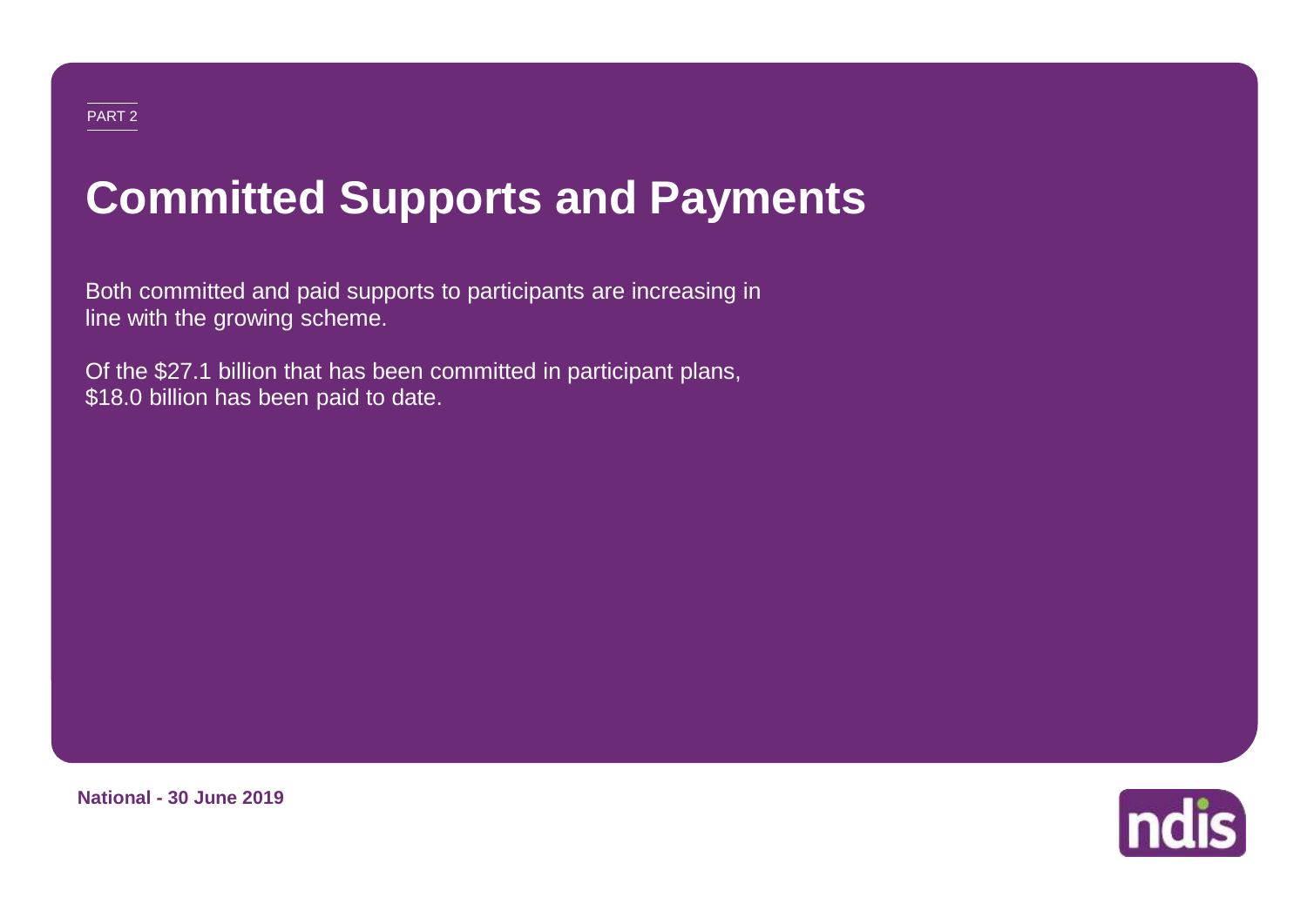### **ndis**

# **Summary**

**This section presents information on the amount committed in plans and payments to service providers and participants.**

### **Key Statistics**

SUMMARY OF PAYMENTS FOR SUPPORTS PROVIDED BY FINANCIAL YEAR SINCE THE NDIS TRIAL WAS LAUNCHED IN 2013-14: 2013-14: \$85.8M 2014-15: \$370.9M 2015-16: \$704.1M 2016-17: \$2,181.4M 2017-18: \$5,387.2M 2018-19: \$9,289.0M.

#### PERCENTAGE OF COMMITTED SUPPORTS UTILISATION BY FINANCIAL YEAR: 2013-14: 65% 2014-15: 75% 2015-16: 75% 2016-17: 67% 2017-18: 70%

UTILISATION OF COMMITTED SUPPORTS IN 2018-19 IS STILL EMERGING.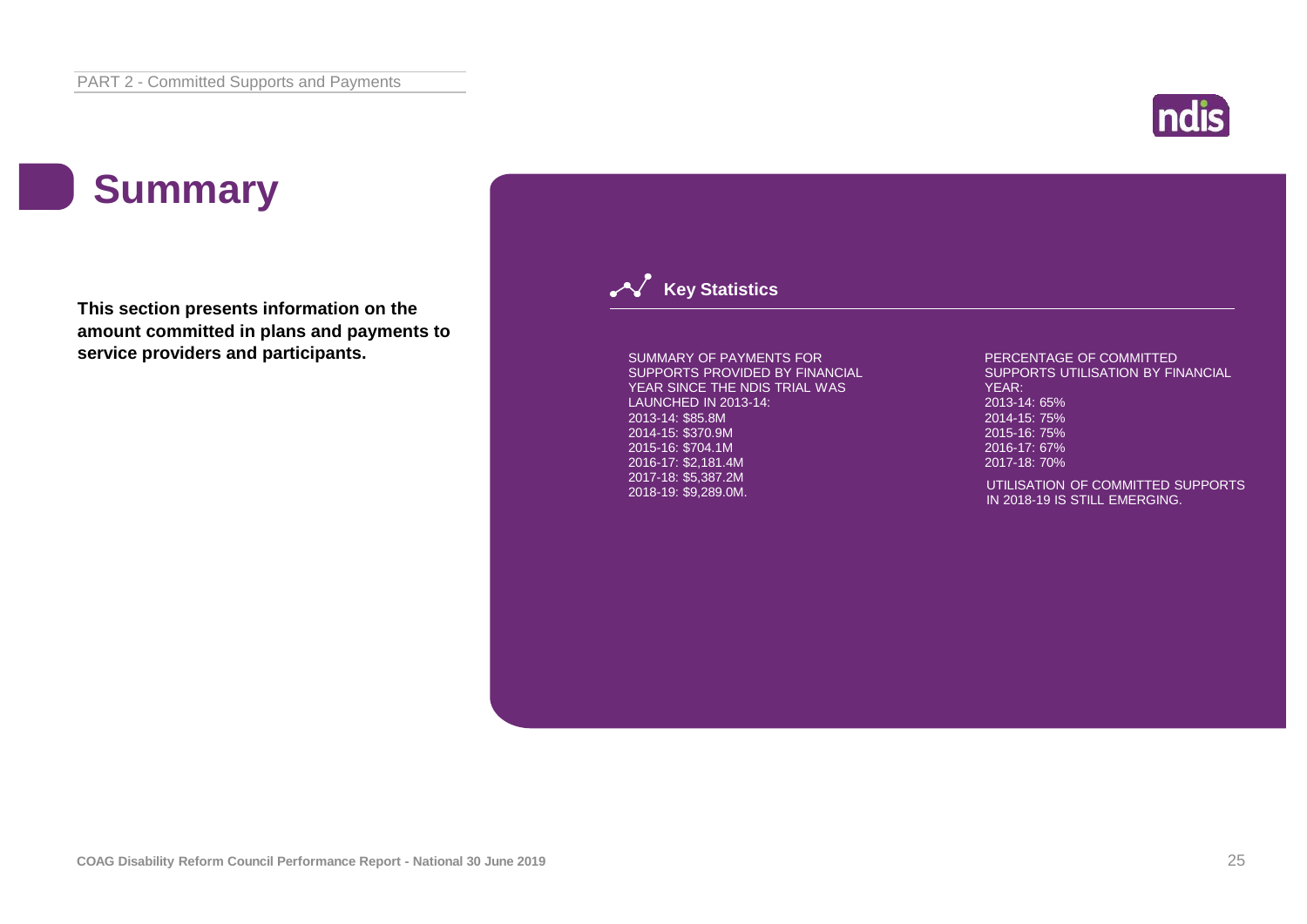

# **Committed Supports and Payments**

**This data shows the committed supports by the year they are expected to be provided, in comparison to the committed supports that have been paid.**

**Of the \$27.1 billion that has been committed in participant plans, \$18.0 billion has been paid to date.**

**Summary of committed supports paid in financial years since the NDIS trial launched: 2013-14: \$85.8m 2014-15: \$370.9m 2015-16: \$704.1m 2016-17: \$2,181.4m 2017-18: \$5,387.2m 2018-19: \$9,289.0m**

**Committed and paid by expected support year**

| <b>\$Million</b> | 2013-14 | 2014-15 | 2015-16 | 2016-17 | $2017 - 18$ | .2018-19 | Total    |
|------------------|---------|---------|---------|---------|-------------|----------|----------|
| Total committed  | 132.7   | 496.8   | 939.3   | 3.236.5 | .746.3      | 14.537.2 | 27.089.0 |
| Total paid       | 85.8    | 370.9   | 704.1   | 2.181.4 | 5.387.2     | 9.289.0  | 18,018.5 |

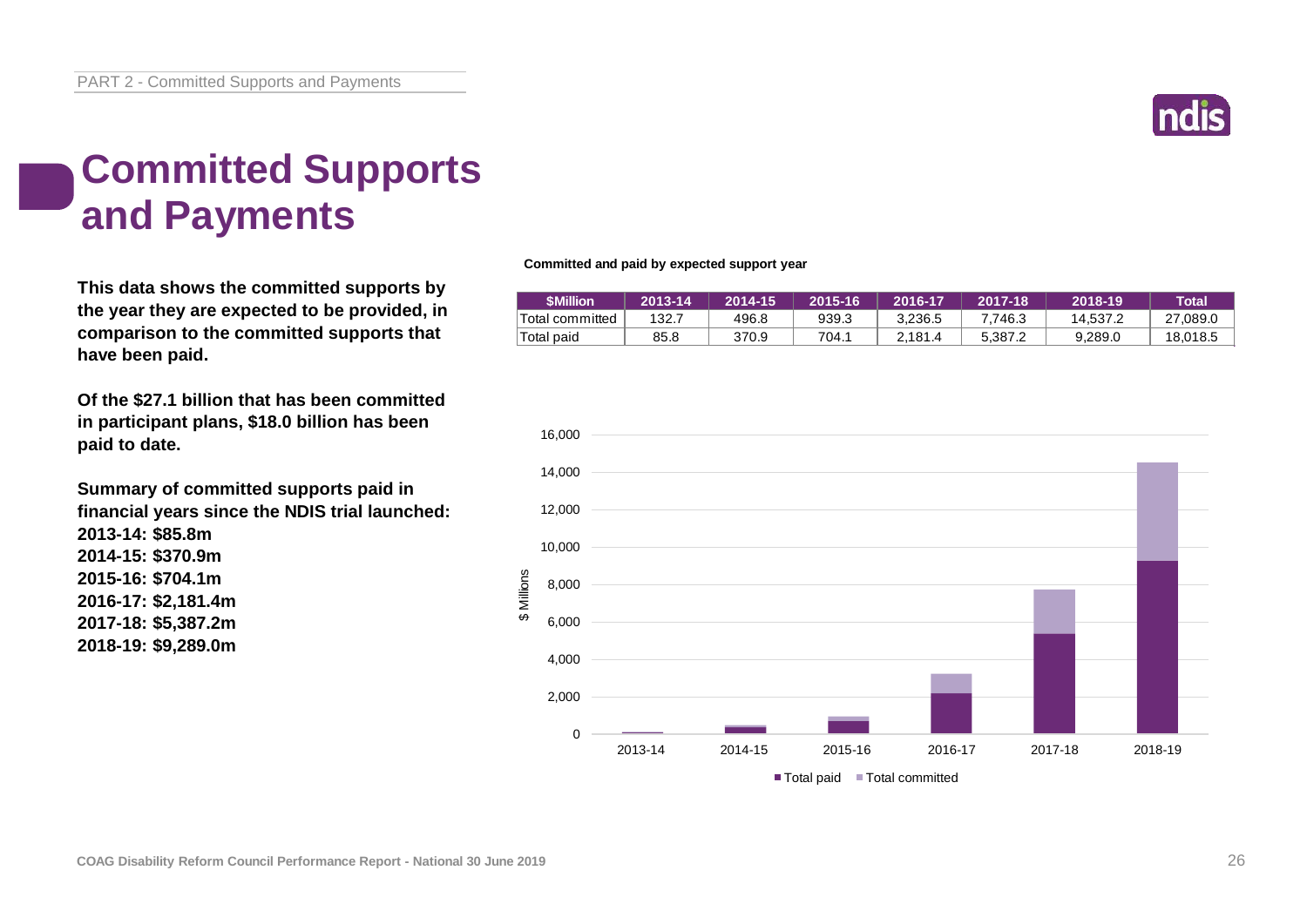

# **Committed Supports by Cost Band**

**This quarter, the proportion of initial plan approvals with average annualised committed supports greater than \$30,000 has increased since the previous quarter. The increase in average committed supports was driven by indexation of plans to reflect 2019-20 price changes which was applied on 30 June 2019. This is the case whether Supported Independent Living (SIL) supports are included or excluded in the figures.**

**Distribution of average annualised committed supports by cost band (including SIL)** 



**Distribution of average annualised committed supports by cost band (excluding SIL)** 

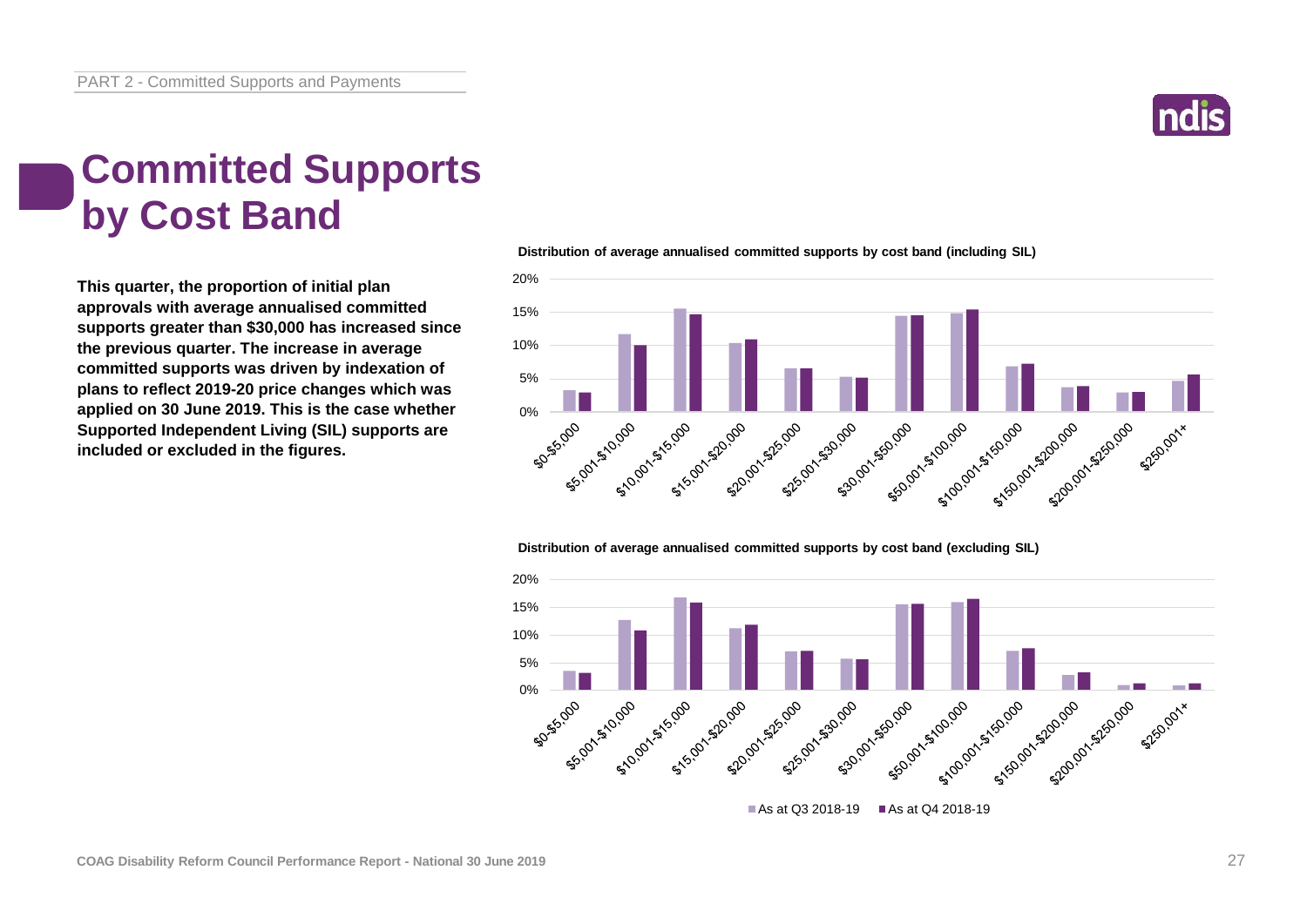

# **Committed Supports by Age Band**

**This quarter, supports have increased at each age group compared with prior quarters. This increase was driven by indexation of plans to reflect 2019- 20 price changes which was applied on 30 June 2019.** 

**Average annualised committed supports increase steeply between participants 0-6 through to age 34, stabilising to age 55 and reducing in participants of older years.**



#### **Average annualised committed supports by age band**

Note: The age eligibility requirements for the NDIS are based on the age as at the access request date. Participants with their initial plan approved aged 65+ have turned 65 since their access request was received.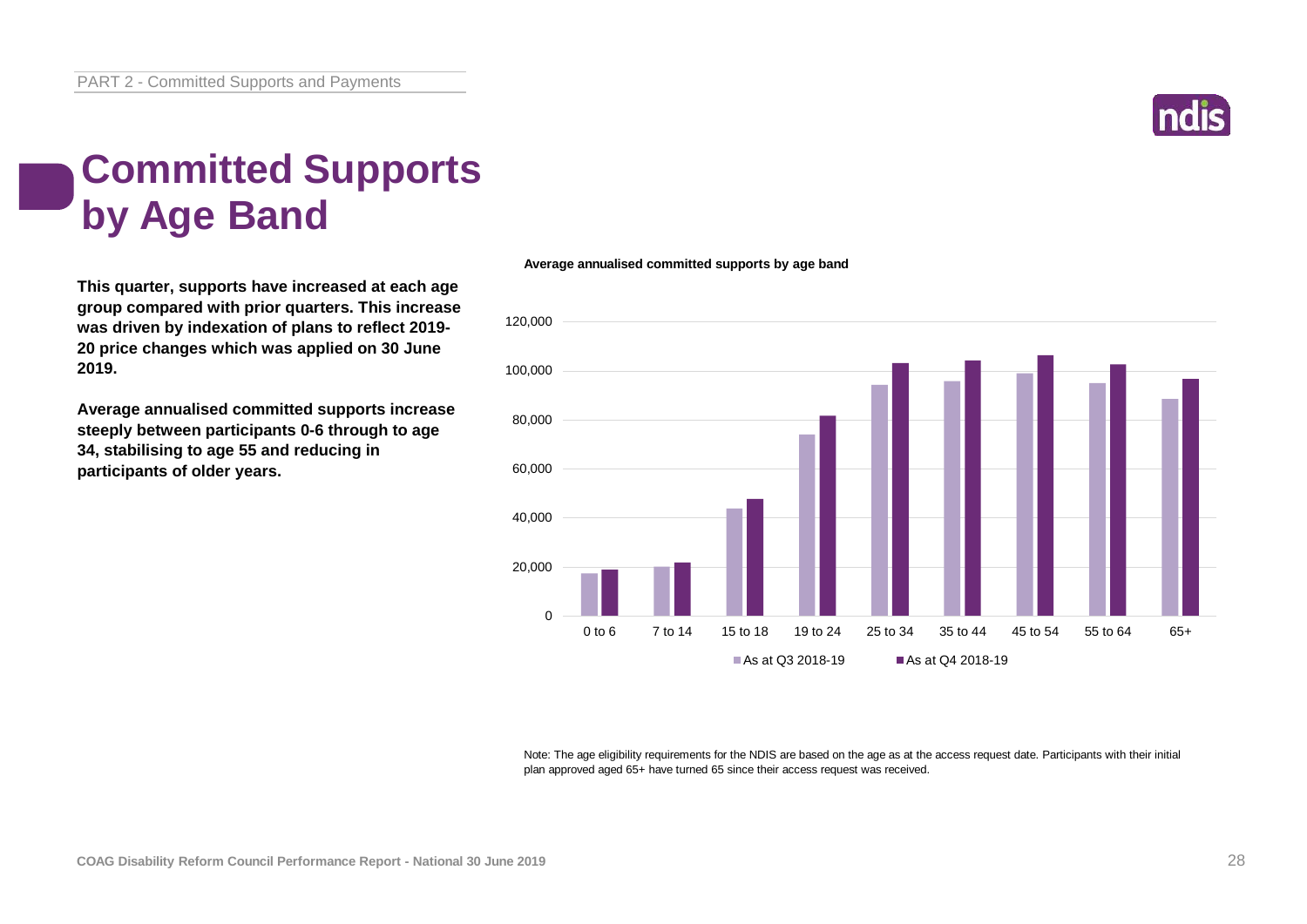

# **Committed Supports by Disability Group**

**The highest average annualised committed supports are for participants with Spinal Cord Injury, Cerebral Palsy and Acquired Brain Injury.**



As at Q3 2018-19  $\blacksquare$  As at Q4 2018-19

**Average annualised committed supports by primary disability group**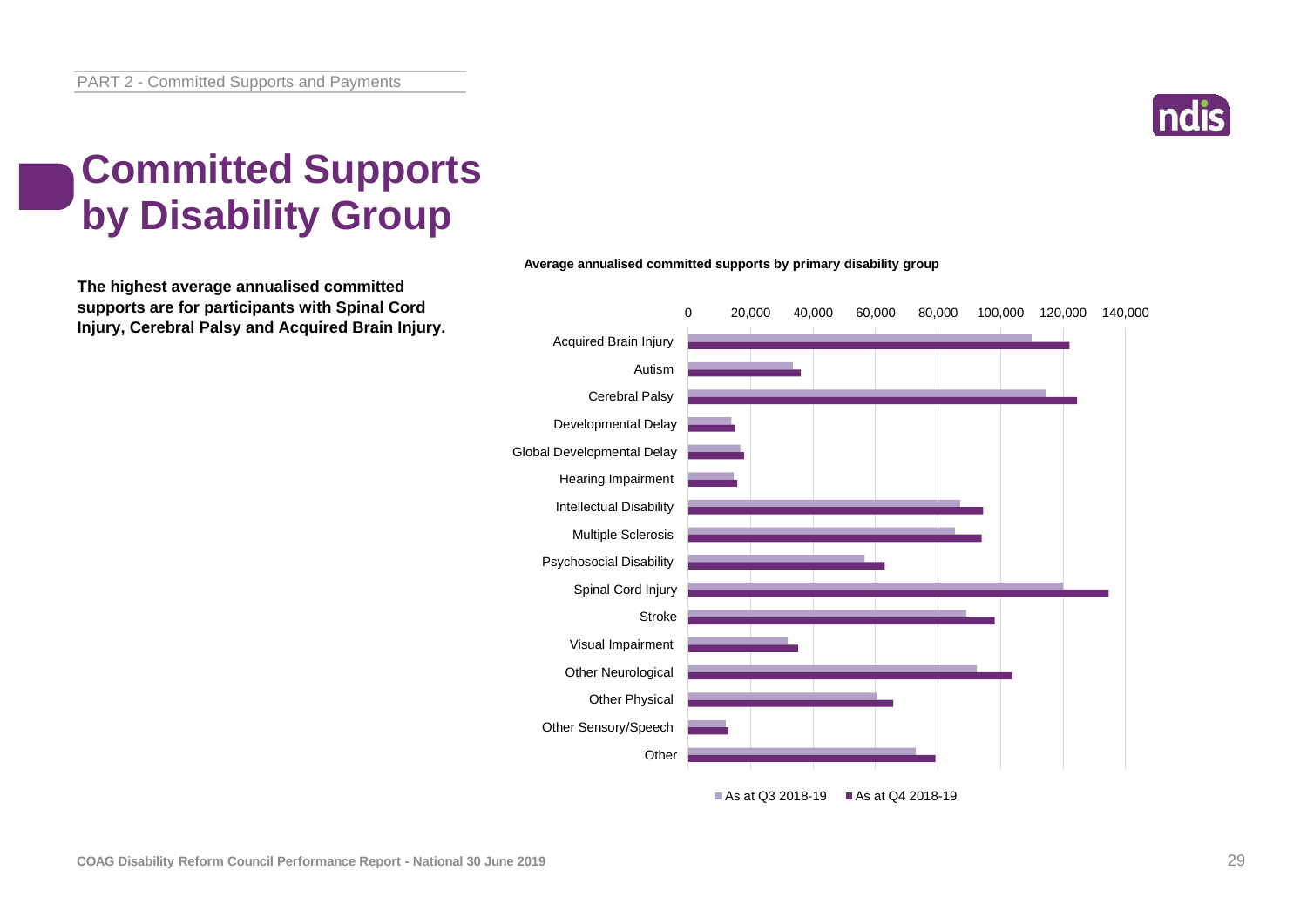

# **Committed Supports by Level of Function**

**The average annualised committed supports generally increase among participants with higher needs.** 



**Average annualised committed supports by level of function**

#### As at Q3 2018-19  $\blacksquare$  As at Q4 2018-19

Note: High, medium and low function is relative within the NDIS population and not comparable to the general population.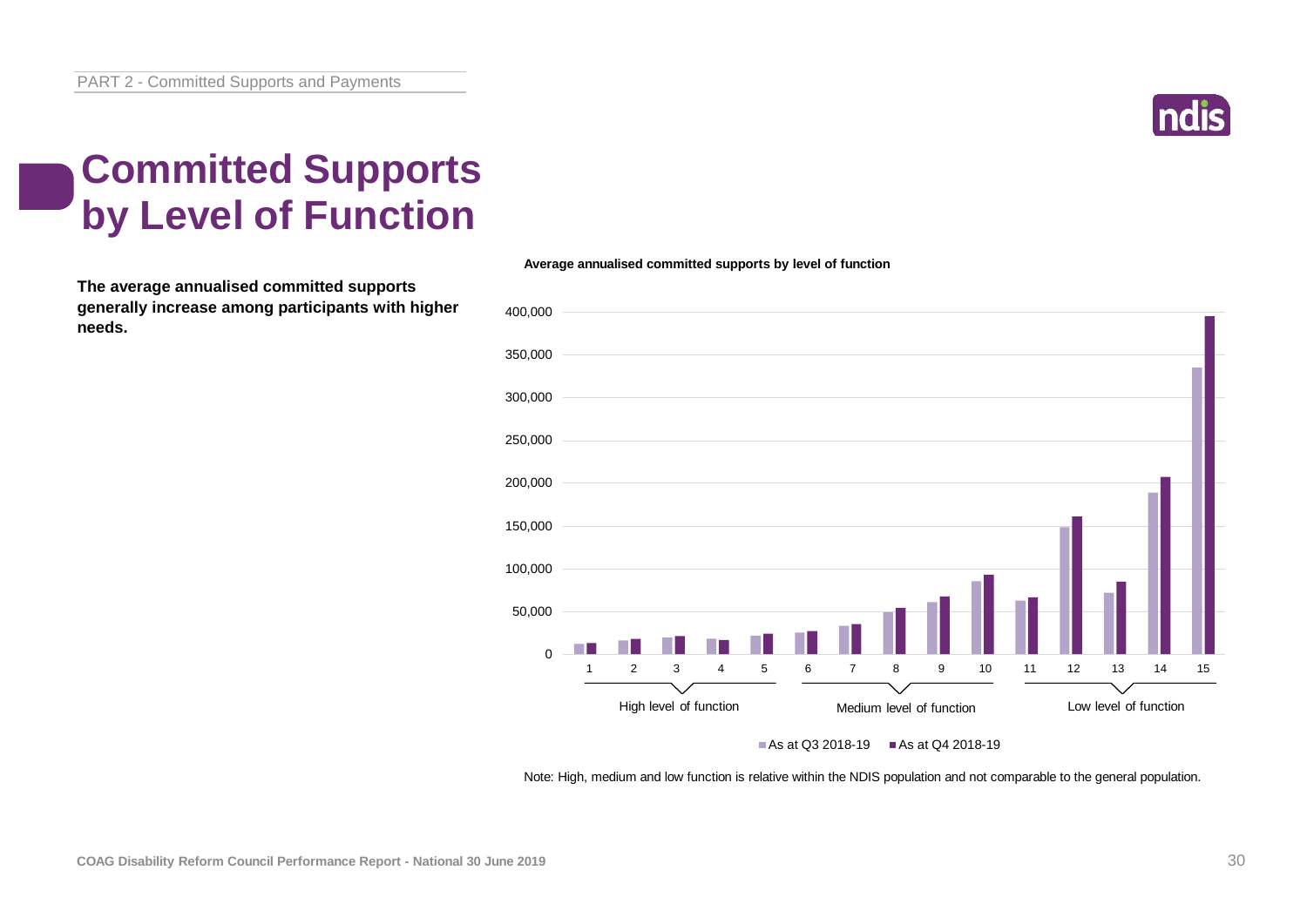

# **Utilisation of Committed Supports**

**This data demonstrates the utilisation of committed supports by the year they were expected to be provided as at 31 March 2019 and 30 June 2019.** 

**As there is a lag between when support is provided and when it is paid, the utilisation in 2018-19 will increase.**

**Experience shows that participants utilise less of their first plan, compared with their second and subsequent plans, as it takes time to familiarise with the NDIS and decide which supports to use.** 

There were a large number of participants who received their first plan in 2016-17 and 2017-18 which largely explains why utilisation rates are lower in these periods.

Experience for 2018-19 is still emerging.



#### **Utilisation of committed supports as at 31 March 2019 and 30 June 2019**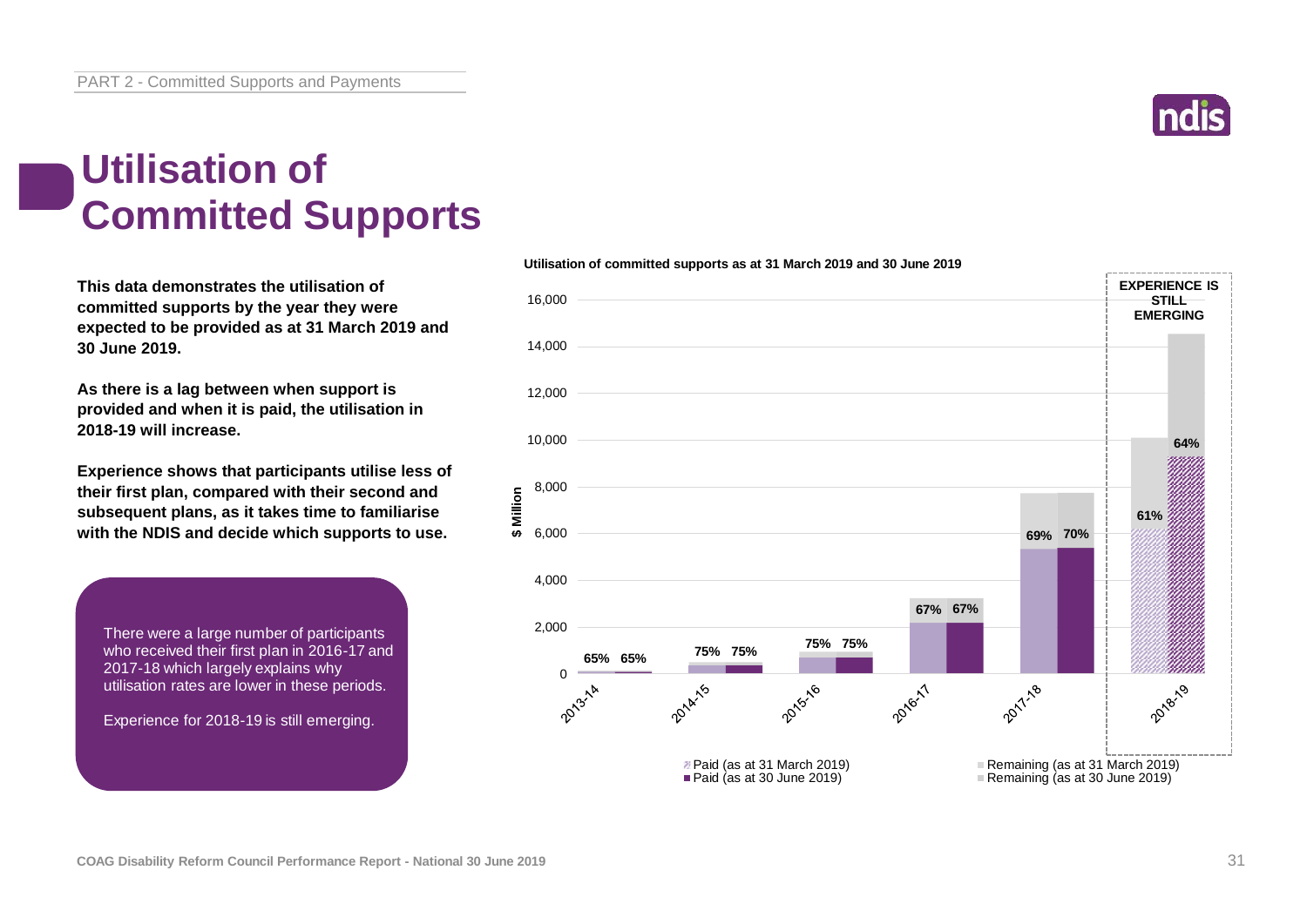

# **Utilisation of Committed Supports by Plan Number**

**Participants utilise a greater proportion of their subsequent plans when compared to their initial plan.** 



**Utilisation of committed supports by plan number from 1 January 2018 to 31 December 2018**

Note 1: Participants receiving in-kind supports are excluded from this analysis as it is not possible to accurately separate in-kind payments and committed amounts between plans.

Note 2: Only utilisation of committed supports from 1 January 2018 to 31 December 2018 is shown, as experience in the most recent 6 months is still emerging.

Due to the increasing levels of total committed supports over time, more recent months have a heavier weighting on the 12-month utilisation rates. December 2018 is the most recent month included in this report and therefore has the highest weighting. The holiday season in December results in a low level of supports being provided relative to other months, and this has the effect of reducing the 12-month utilisation rates compared to what was observed last quarter.

**COAG Disability Reform Council Performance Report - National 30 June 2019** 32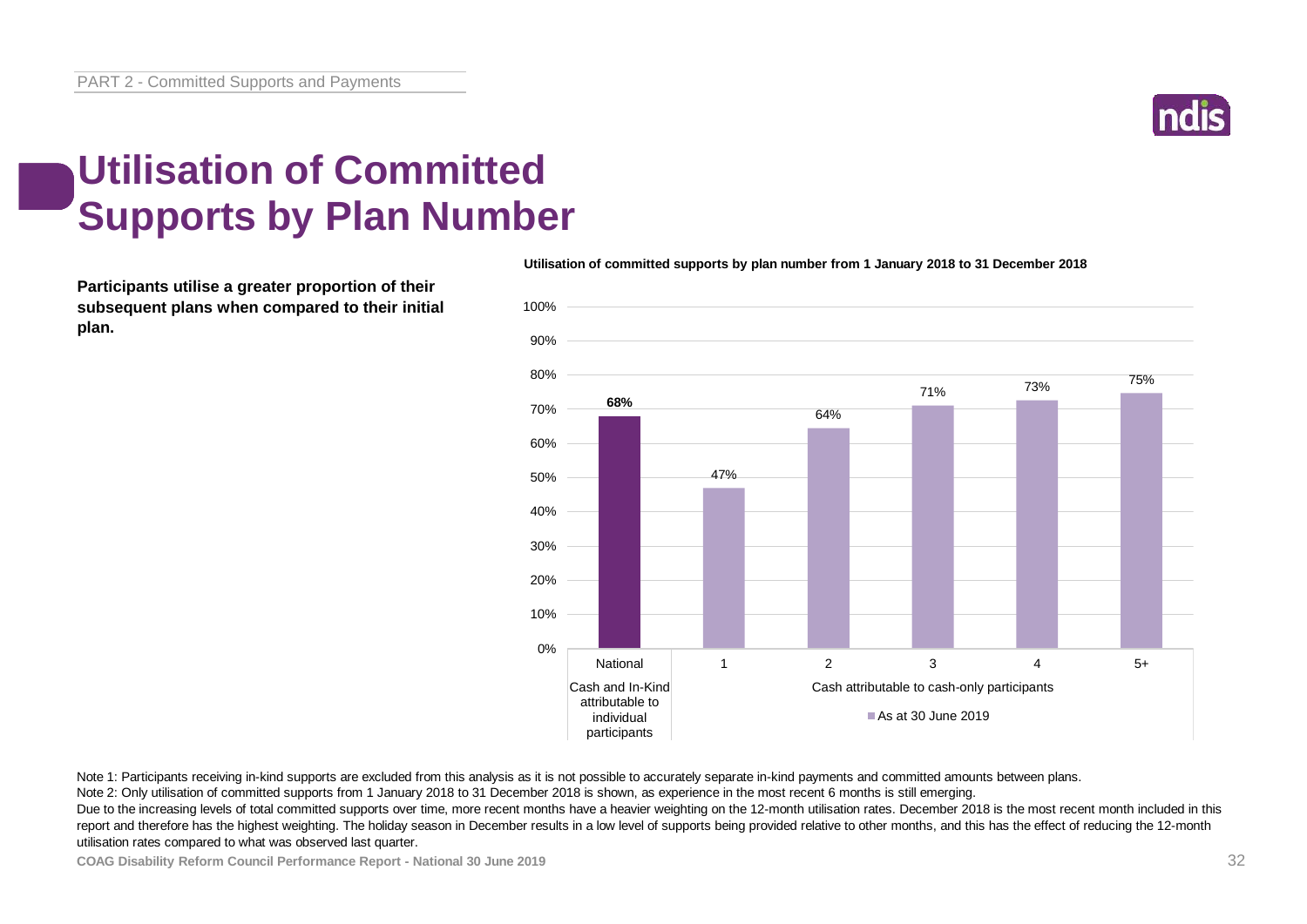# **Providers and Markets**

The provider network grows in scale and diversity, increasing participants' access to high quality services.

There were a total of 21,510 providers as at 30 June 2019, representing a 6% increase on last quarter. Of these, 57% were active.

The new NDIS Quality and Safeguards Commission (NQSC) commenced to regulate quality and safeguarding of NDIS supports and services. The NQSC has been active in New South Wales and South Australia from 1 July 2018, and will be active in other jurisdictions starting from 1 July 2019.



**National - 30 June 2019**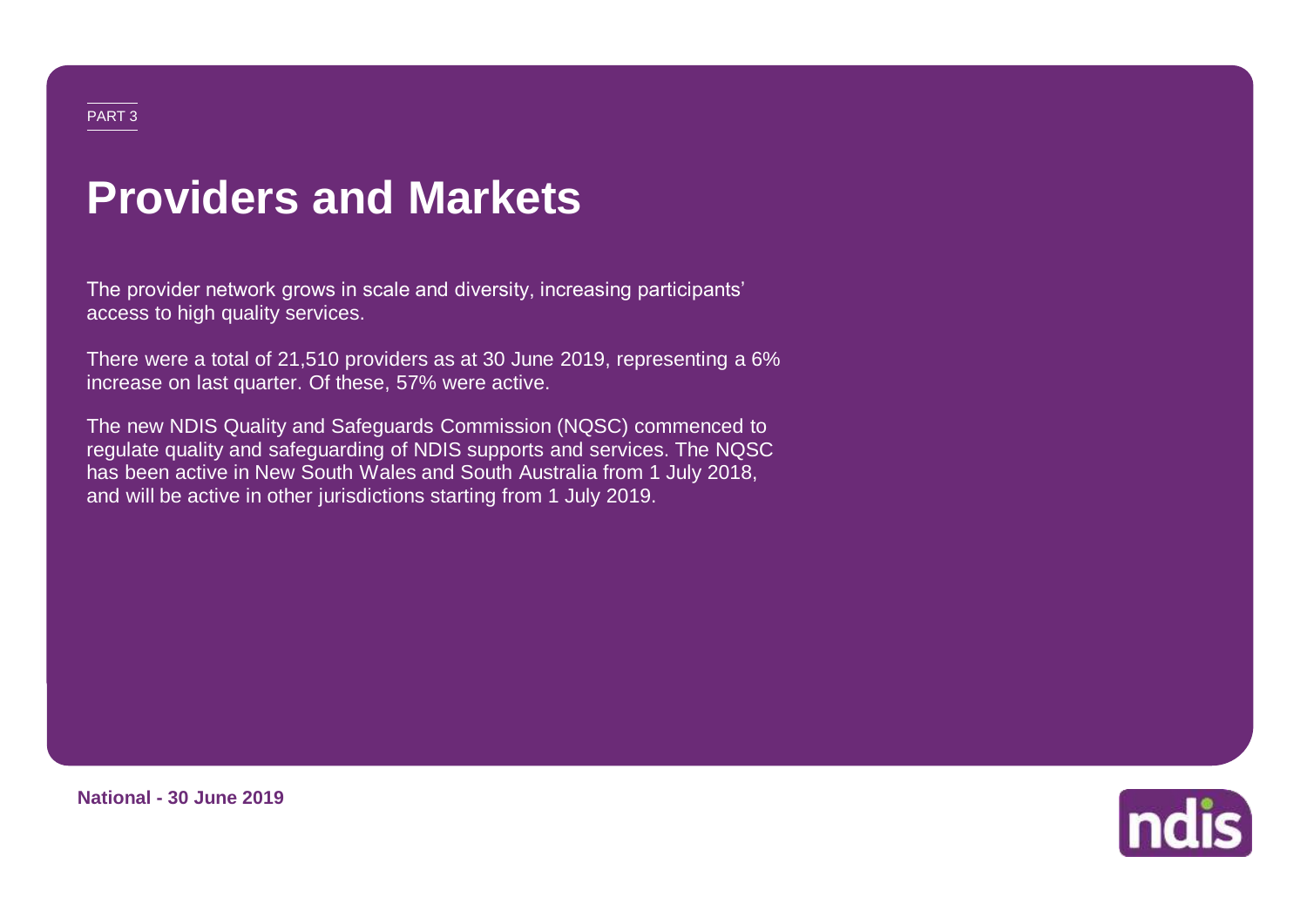## **Summary**

**This section contains information on registered service providers and the market, with key provider and market indicators presented.**

### **Provider registration**

- **To provide supports to NDIS participants, a service provider is required to register and be approved by the NDIA in all States/Territories other than New South Wales and South Australia.**
- **Since 1 July 2018, providers in New South Wales and South Australia register with the NQSC by submitting a registration request, indicating the types of support they are accredited to provide.**

### **How providers interact with participants**

- **NDIS participants have the flexibility to choose the providers who support them.**
- **Providers are paid for disability supports and services provided to the participants.**



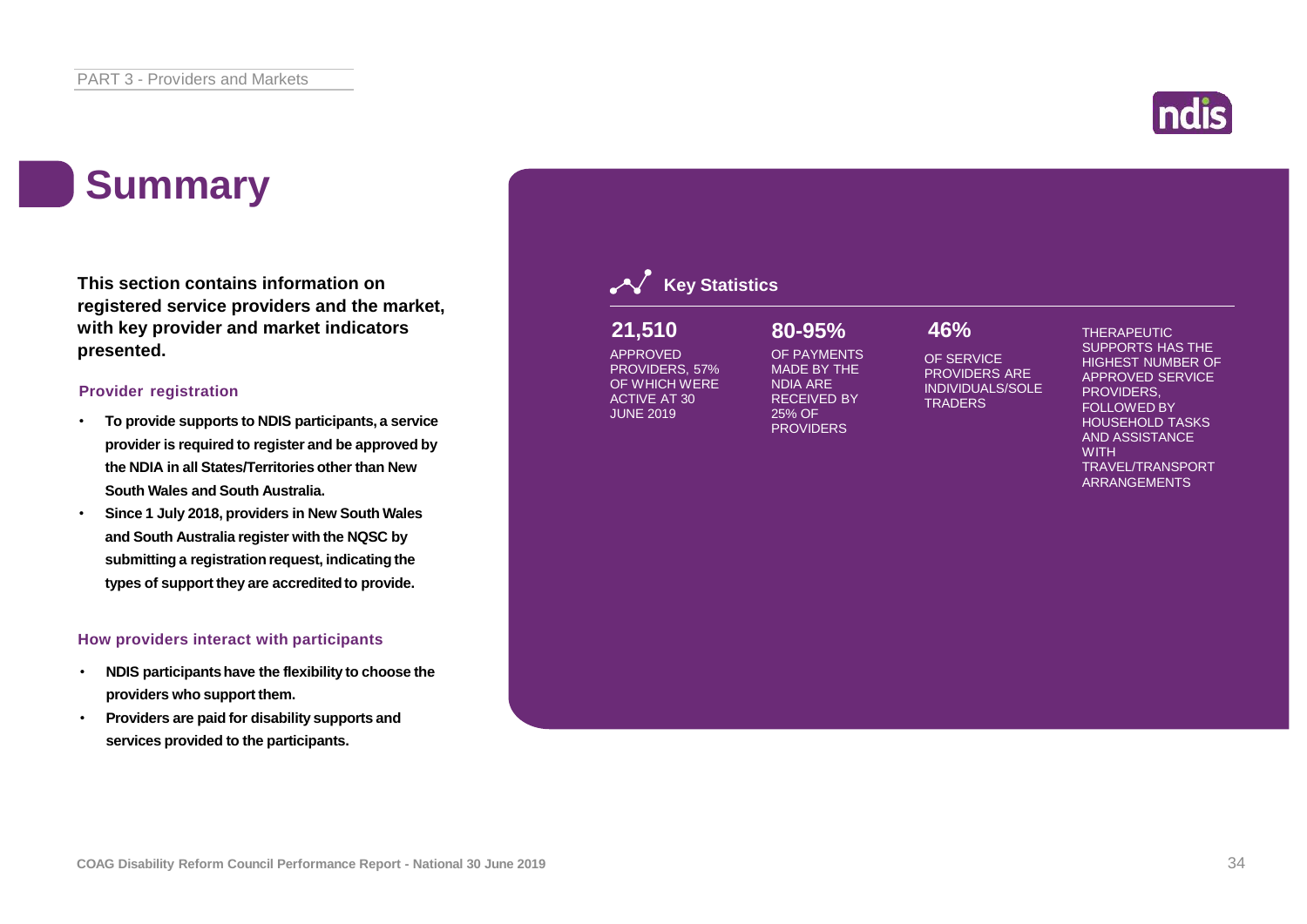### **Providers over time**

**As at 30 June 2019, there were 21,510 registered service providers, of which 9,824 were individual/sole trader operated businesses and 11,686 were companies or organisations.**



Note: The new NDIS Quality and Safeguards Commission (NQSC) has been established to regulate providers in NSW and SA from 1 July 2018, and other jurisdictions starting from 1 July 2019.

#### **Approved providers over time by type of provider**



The number of approved service providers increased by 6% from 20,208 to 21,510 in the quarter. Currently, 46% of approved service providers are individuals/sole traders.

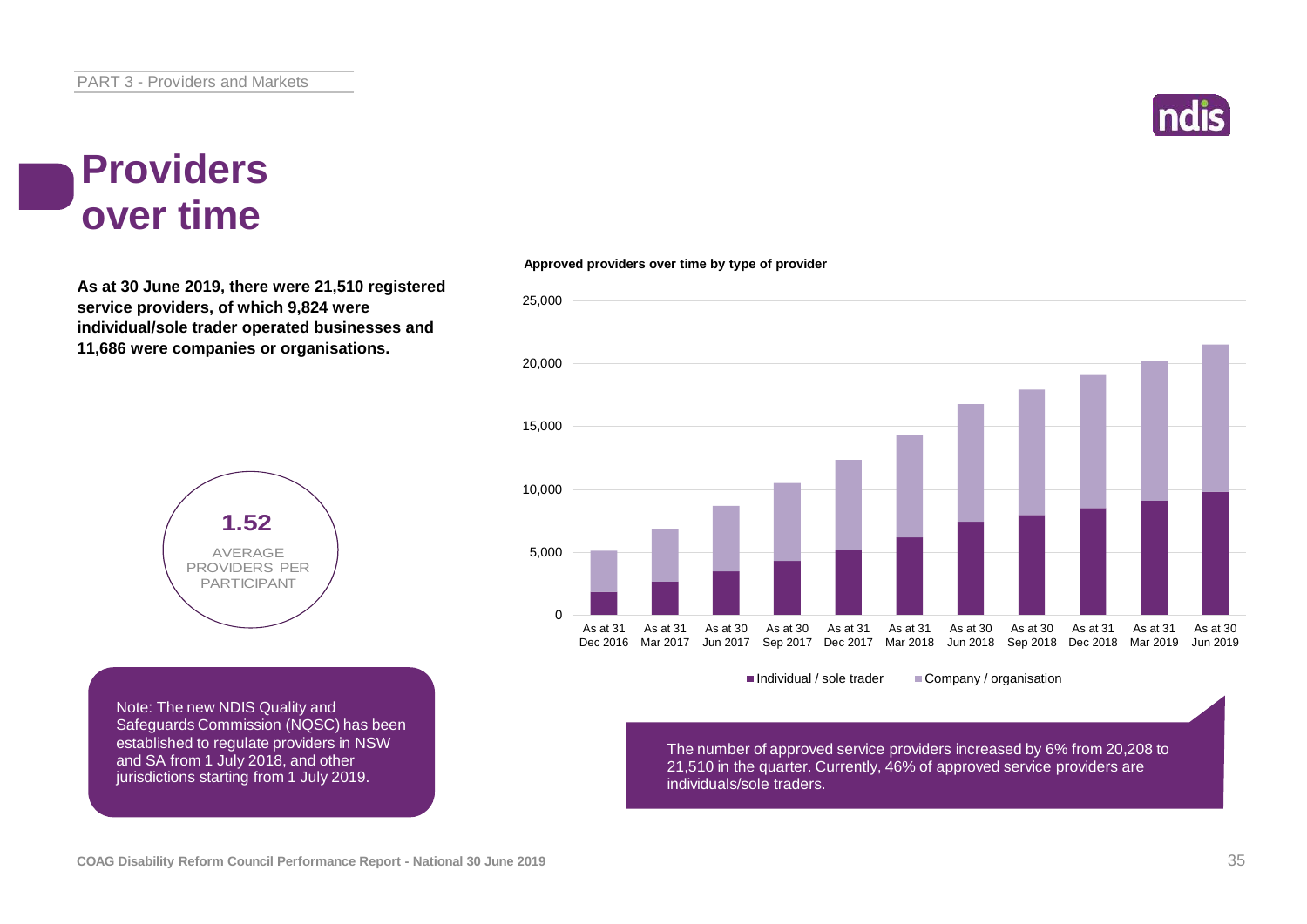

## **Proportion of Active Providers**

**As at 30 June 2019, 57% of providers were active and 43% were inactive.**

**Of the total providers, 2,334 began delivering new supports in the quarter.**





**Not yet active (43%)**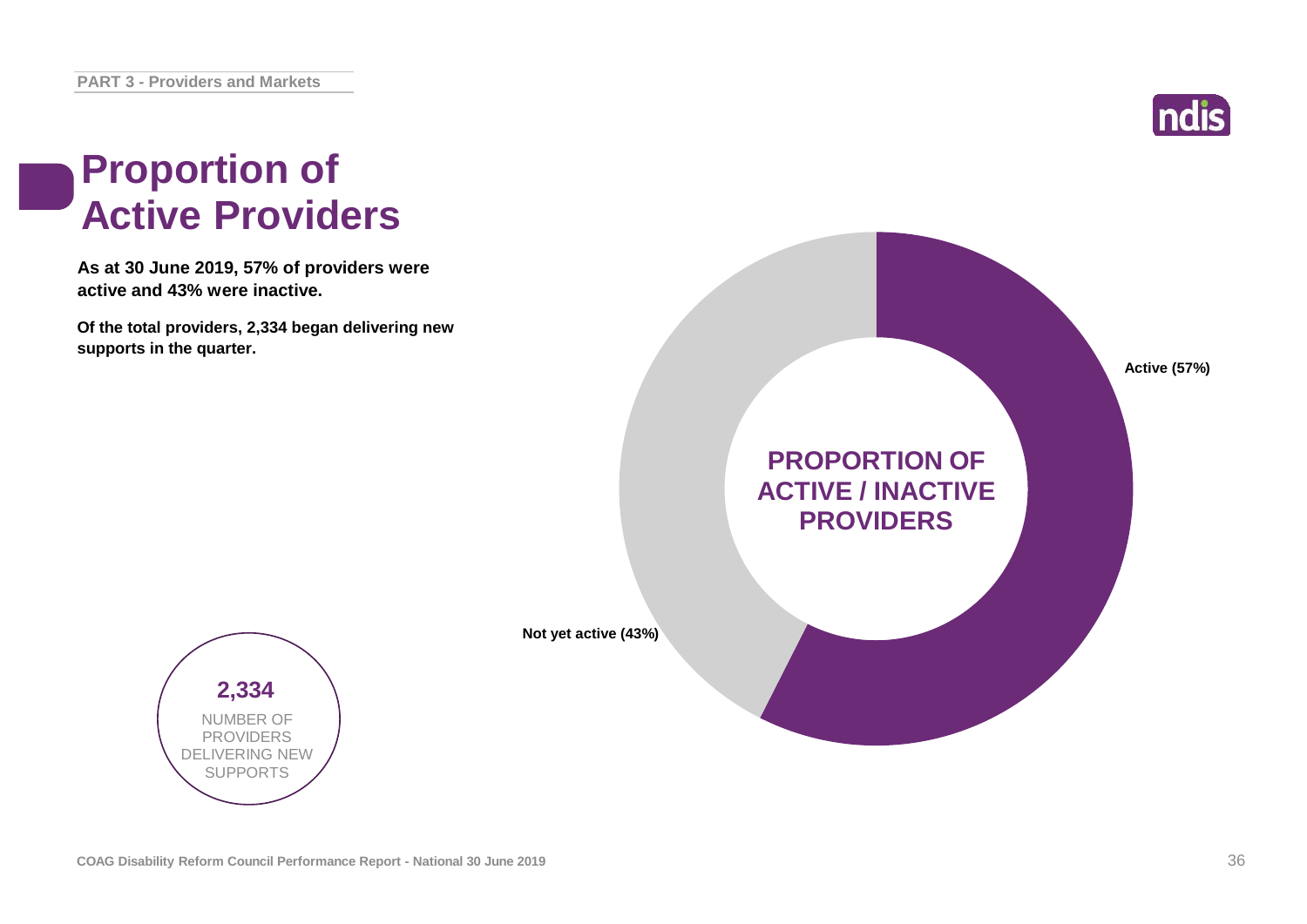

# **Approved Registration Groups**

**The number of approved providers has increased for most registration groups over the quarter.**

**The registration groups with the largest numbers of approved providers continue to grow:**

**• Therapeutic Supports: from 9,539 to 10,132 (6% increase)**

**• Household Tasks: from 5,813 to 6,368 (10% increase)**

**• Assistance with travel/transport arrangements: from 4,279 to 4,644 (9% increase)**

**• Innovative Community Participation: from 3,273 to 3,616 (10% increase)**

**• Assistance products for personal care and safety: from 2,992 to 3,261 (9% increase)**

**Approved providers by registration group and percentage change over the quarter**

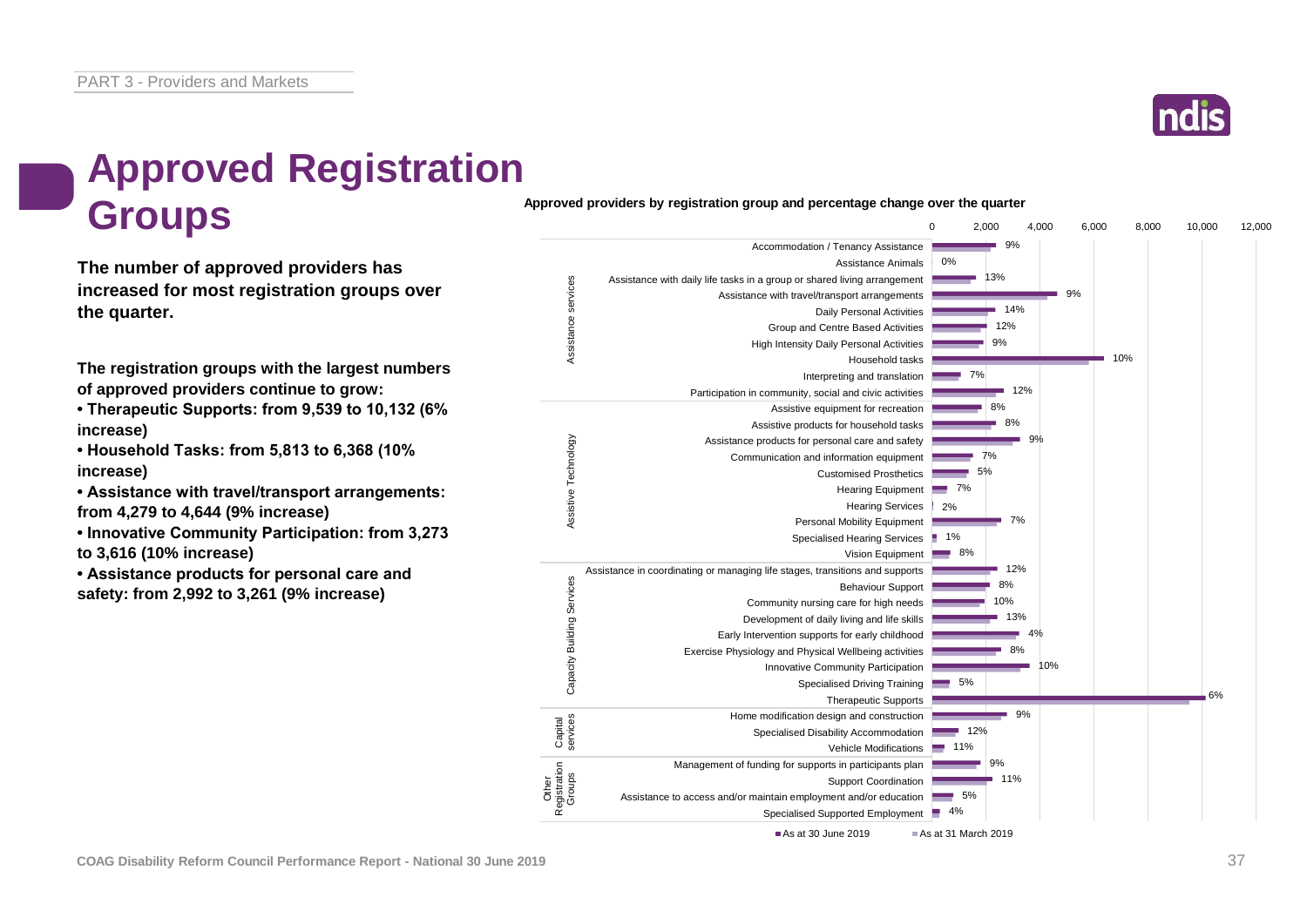

# Active providers by registration group and percentage change over the quarter<br> **groups** 1,000<br>
Accommodation / Tenancy Assistance 12% **Active Registration**

**The number of providers active in each registration group has increased for most registration groups over the quarter.**

**The registration groups with the largest numbers of active providers continue to grow:**

**• Therapeutic Supports: from 6,028 to 6,484 (8% increase)**

**• Household tasks: from 2,645 to 2,929 (11% increase)**

**• Participation in community, social and civic activities: from 1,792 to 1,953 (9% increase)**

**• Early Intervention supports for early childhood: from 1,658 to 1,753 (6% increase)**

**• Daily Personal Activities: from 1,594 to 1,736 (9% increase)**

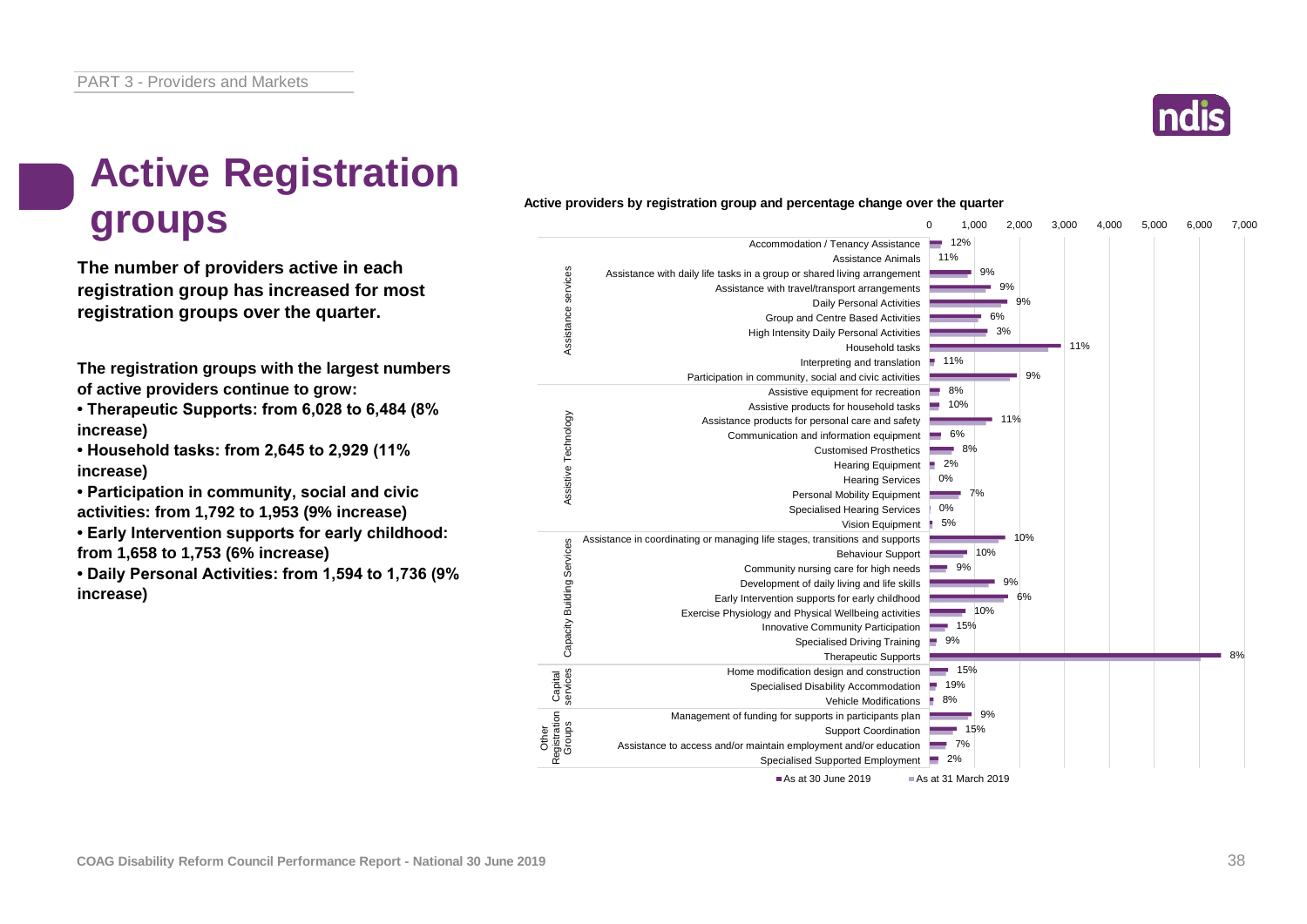

# **Market share of top providers**

**25% of service providers received 80-95% of Market share of the top 25% of providers by registration group. the dollars paid for major registration groups.**



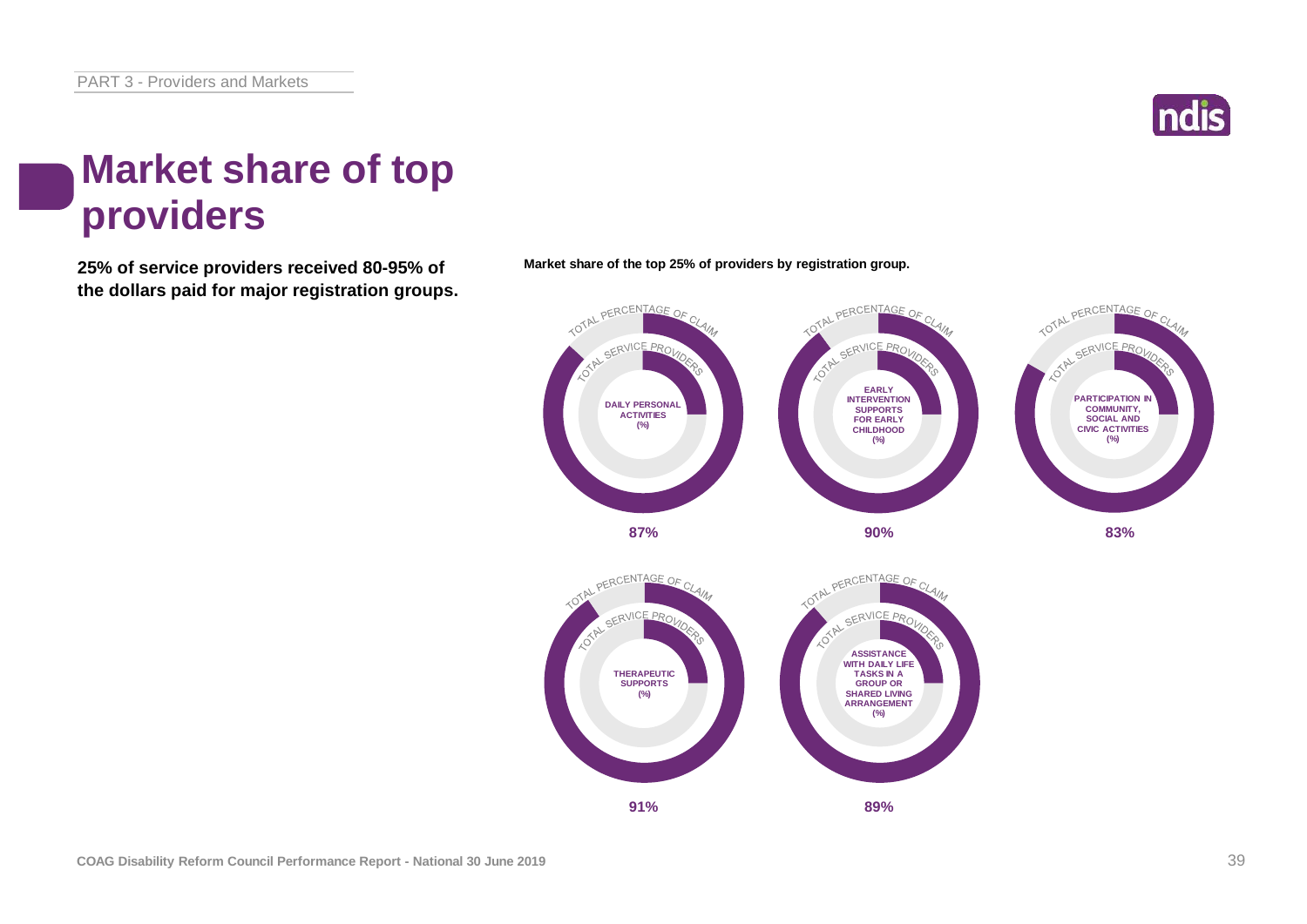# **Information, Linkages and Capacity Building**

The Information, Linkages and Capacity Building (ILC) component of the NDIS aims to build the capacity of people with disability in Australia to achieve their goals and for them to be included in all aspects of community life.



**National - 30 June 2019**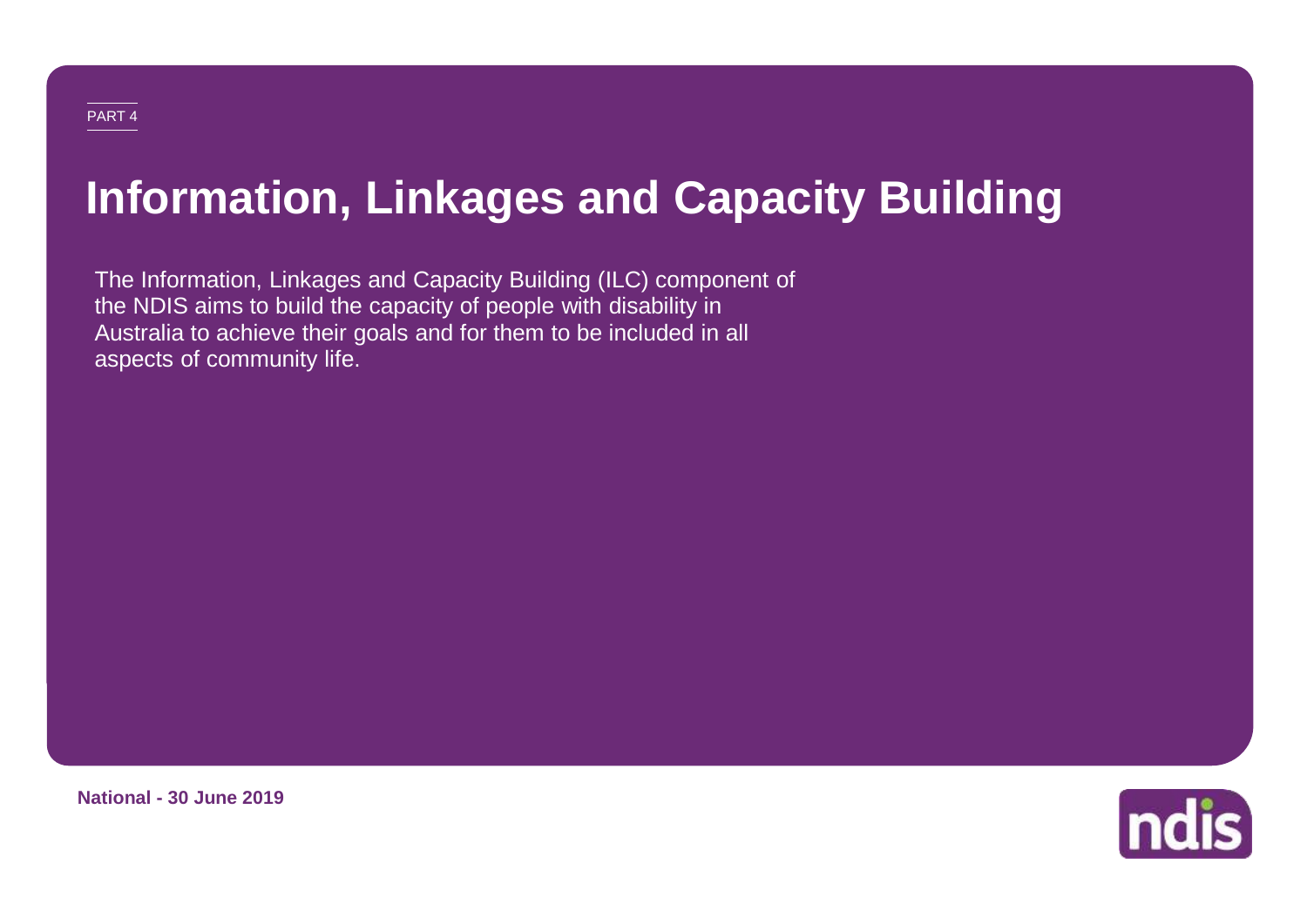

# **Information, Linkages and Capacity Building (ILC)**

### **Information, Linkages and Capacity Building Investment Strategy**

**The NDIA has invested \$65.9 million during 2019 through a combination of interim grant rounds and additional bridging support funding to States and Territories Governments to help ensure an orderly transition to the new ILC Investment Strategy, prior to the commissioning of new programs during 2019-20.**

**There were two national interim grant rounds administrated by the NDIA that lay the foundations for the introduction of the ILC investment strategy:**

- **The Disability People and Families Organisation (DPFO) grant round allocated \$15.5 million to 114 organisations and 13 priority cohort group organisations across Australia to deliver one-year projects from July 2019**
- **The Economic Participation grant round will allocate up to \$19.9 million to support organisations to build the capacity of people with disability, and for employers to improve employment outcomes for people with disability.<sup>1</sup> Both of these enabled the testing of components of the ILC investment strategy.**

**As part of the ILC Investment Strategy the NDIA will continue the progressive rollout of funding programs throughout 2019 and 2020.**

• **The first program is the National Information Program (NIP) opened on Friday 5 April 2019, which aims to increase the accessibility, quality and consistency of confirmation about disability types, current services and support options available to people with disability, carers and families throughout Australia.<sup>2</sup>**

- **The second program to be released will be the Individual Capacity Building Program (ICBP), which builds on the extensive evidence base for the use of peer support in building skills for people with disability.**
- **The third program to be released will be Mainstream Capacity Building Program, which aims to ensure the equity of access to and increase inclusions of people with disability in mainstream services.**
- **The fourth program to be released will be Economic and Community Participation Program, which aims to increase the social and economic participation, including employment outcomes, of people with disability. The third and fourth programs also aim to build the capacity of the community to create opportunities for people with disability to contribute to community prosperity and participate in community life.**

### **ILC Strategy Towards 2022**

**In December 2018, the NDIA introduced the 'ILC Strategy Towards 2022' which guides the investment of ILC funds from 2019-20 to 2021-22.**

**Through the strategy, the NDIA provides grants to organisations to deliver ILC projects in the community that enable all people with disability, their families and their carers to benefit from a more inclusive, accessible and connected Australia.**

**The ILC Strategy Towards 2022 will see ILC administered through these four discrete, but complementary programs.**

Note 1: This grant supports the objectives of the NDIS Participant Employment Taskforce, and while currently under assessment, results are expected to be announced shortly. Note 2: This grand round is currently under assessment with results to be announced shortly.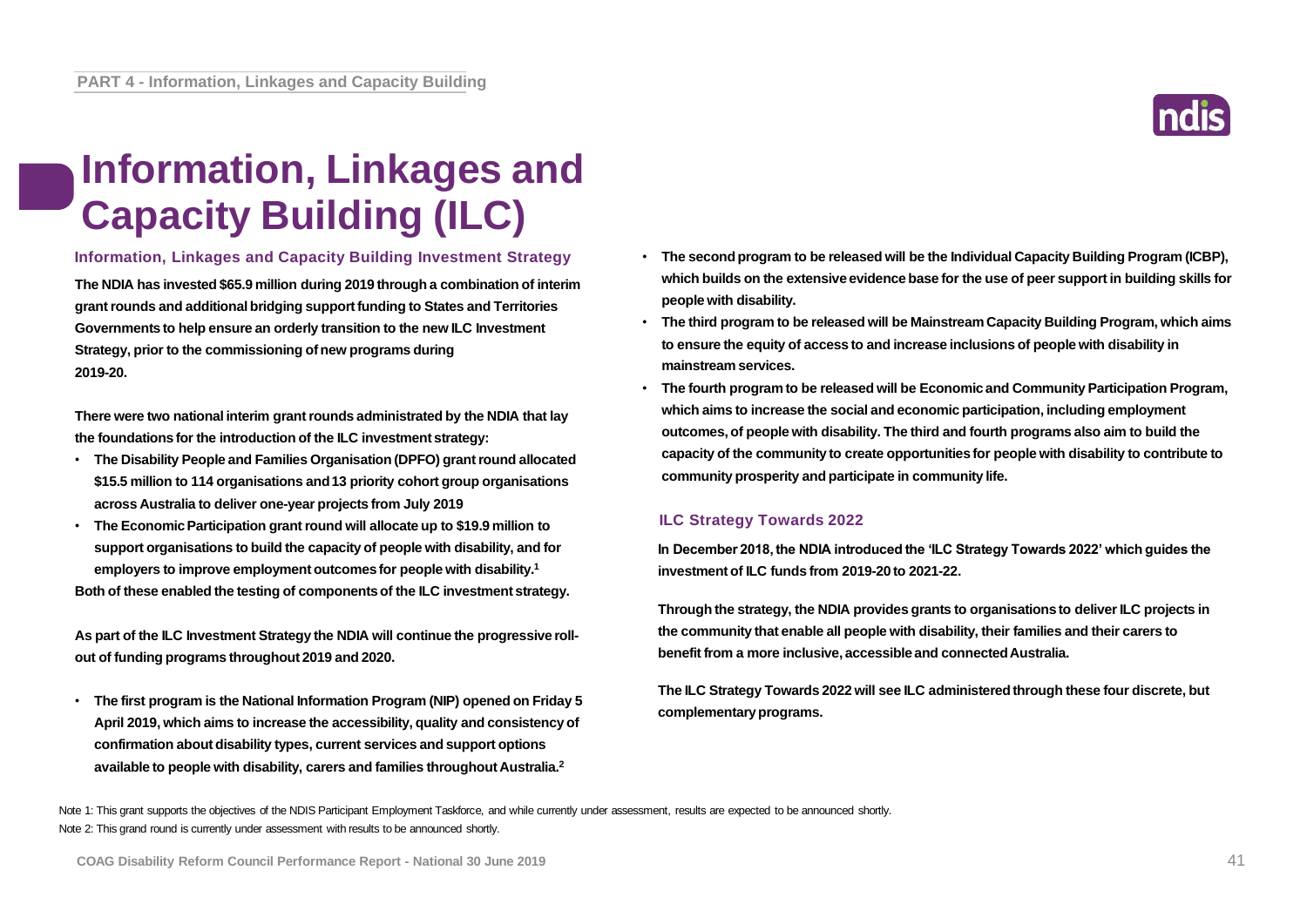# **Mainstream Interface**

The proportion of participants entering in the current quarter and accessing mainstream services is slightly higher compared to prior quarters.

**National - 30 June 2019**

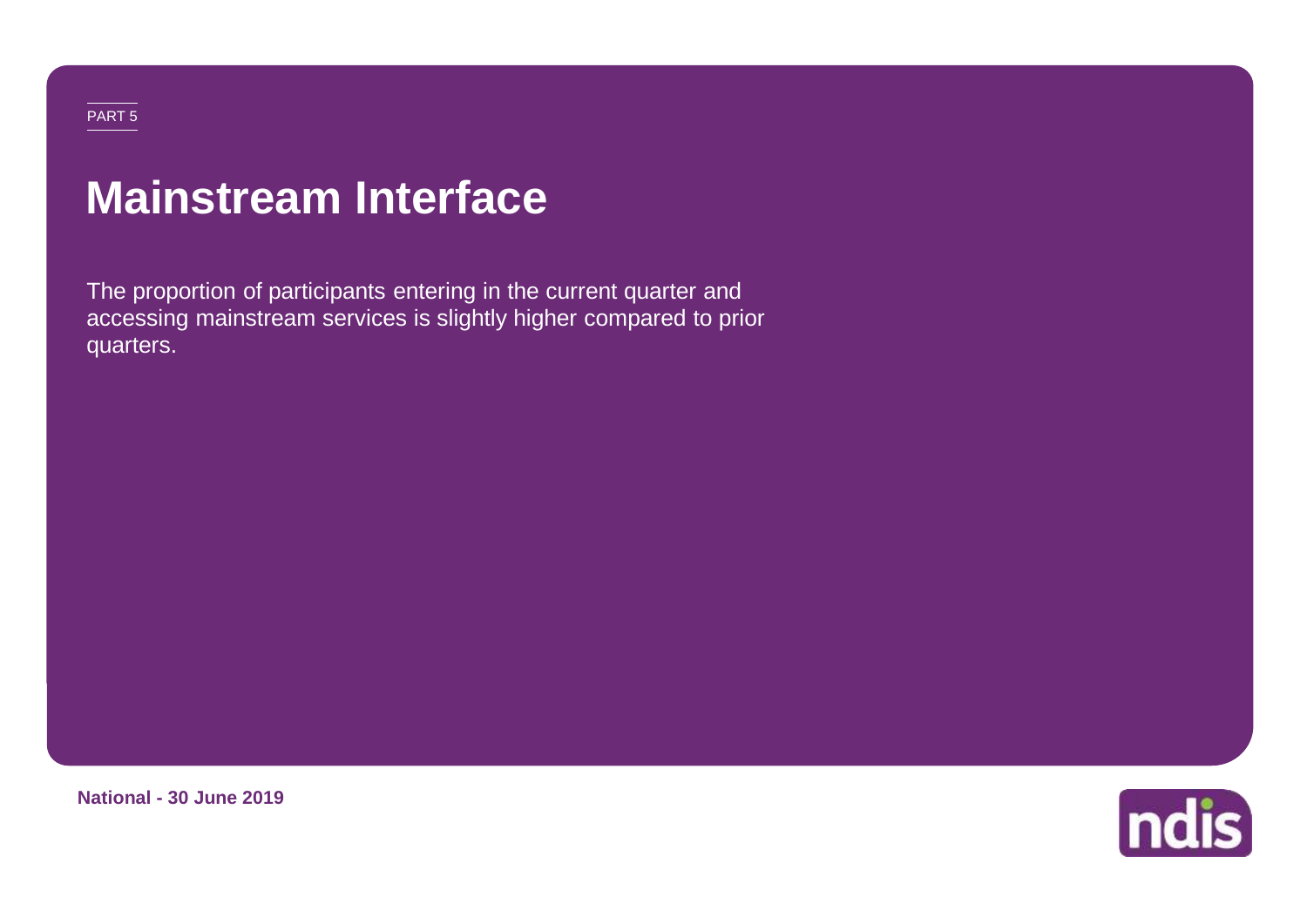

# **Mainstream Interface**

**Of the total number of active participants with a plan approved in 2018-19 Q4, 93% access mainstream services, a slight increase from prior quarters. Participants are accessing mainstream services predominantly for health and wellbeing, lifelong learning and daily activities.**

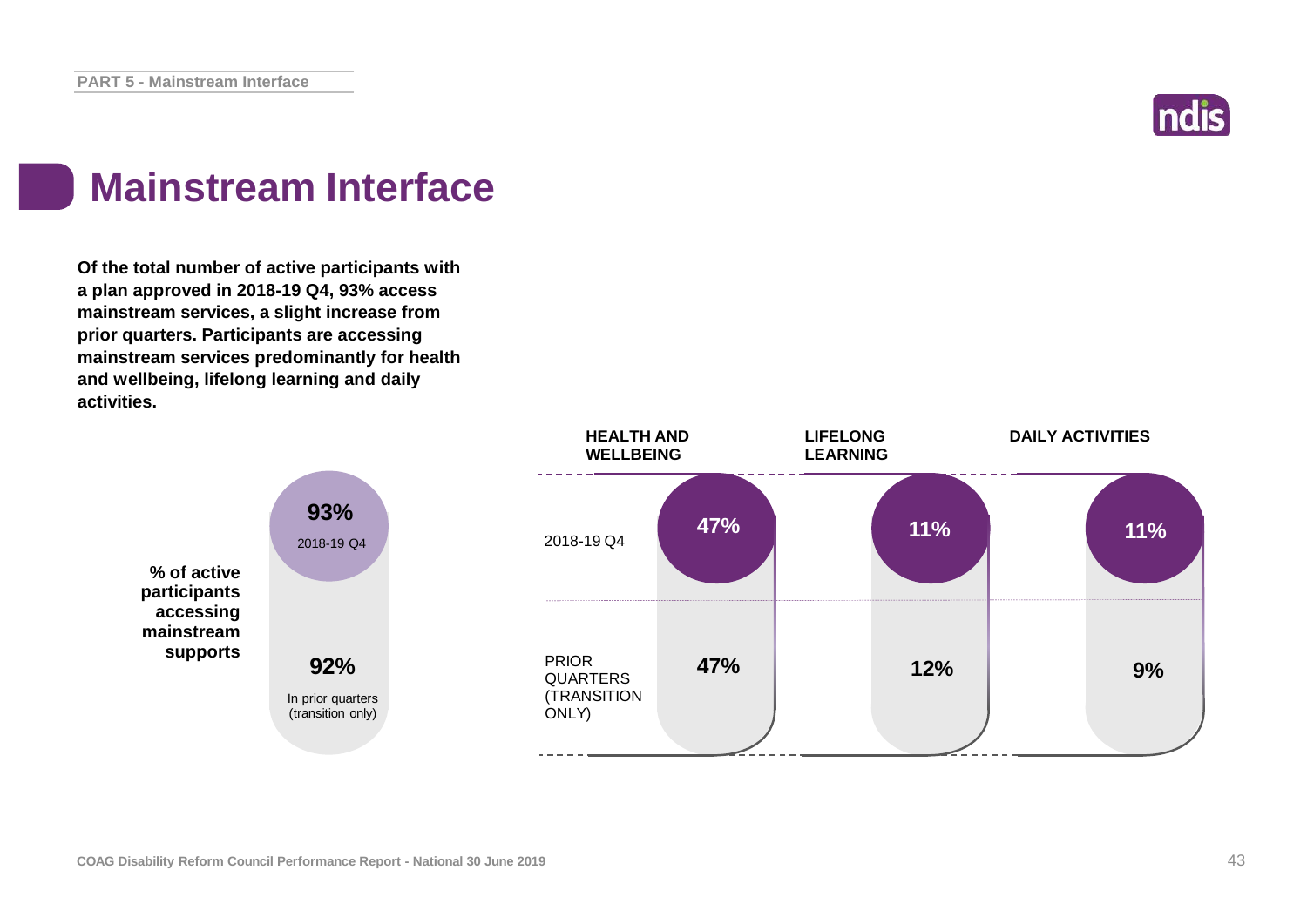# **Financial Sustainability**

The NDIS insurance approach allows pressures on the scheme to be identified early and management responses put in place to respond to these pressures.

The NDIS has been within budget each year of its operation. The NDIS remains within budget for 2018-19.

**National - 30 June 2019**